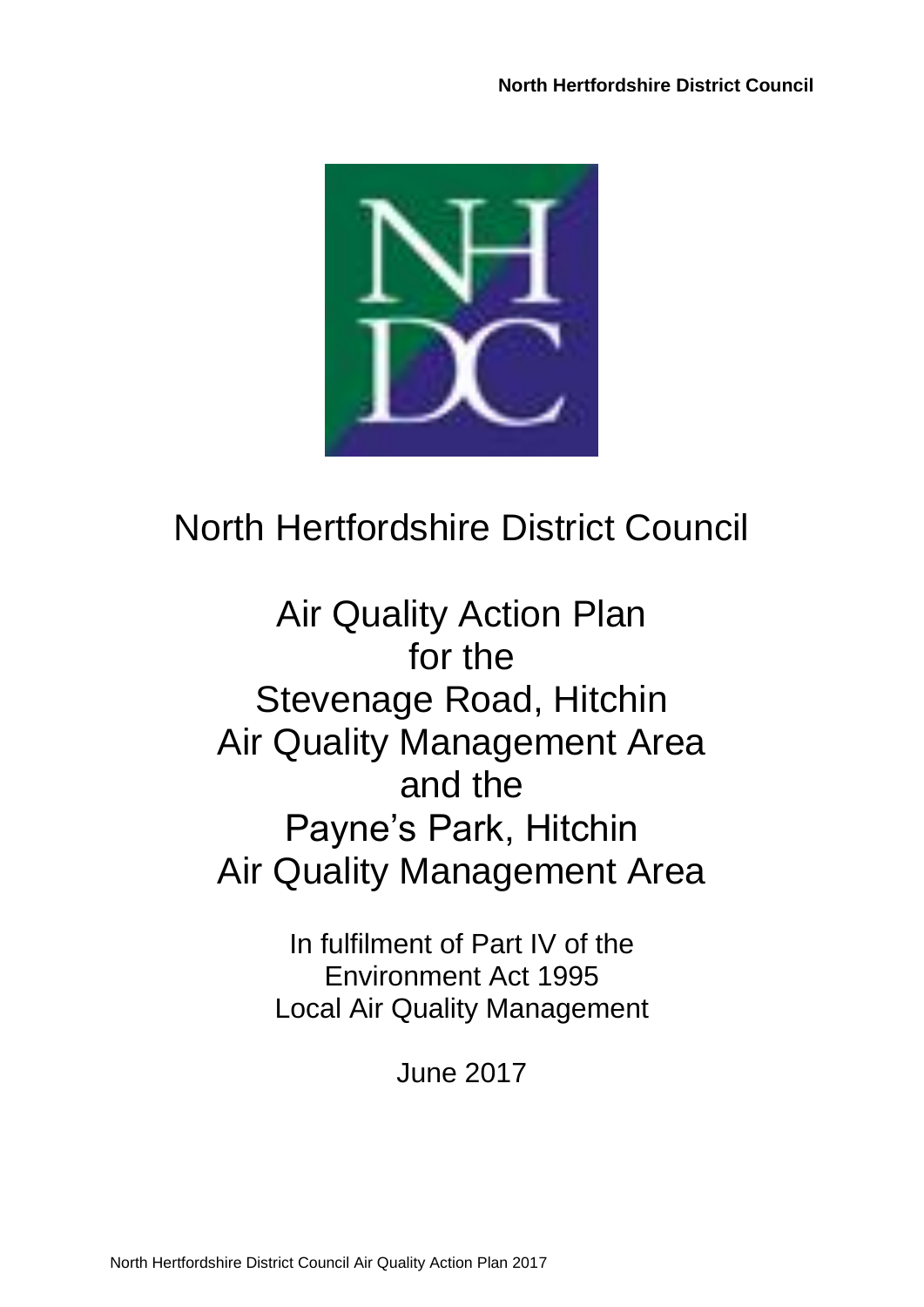| <b>Local Authority</b><br><b>Officer</b> | David Carr                                                       |
|------------------------------------------|------------------------------------------------------------------|
| Department                               | <b>Environmental Protection and Housing</b>                      |
| <b>Address</b>                           | Council Offices, Gernon Road, Letchworth<br>Garden City, SG6 3JF |
| Telephone                                | 01462 474263                                                     |
| E-mail                                   | david.carr@north-herts.gov.uk                                    |
| <b>Report Reference</b><br>number        | Joint Action Plan Hitchin AQMA                                   |
| Date                                     | <b>June 2017</b>                                                 |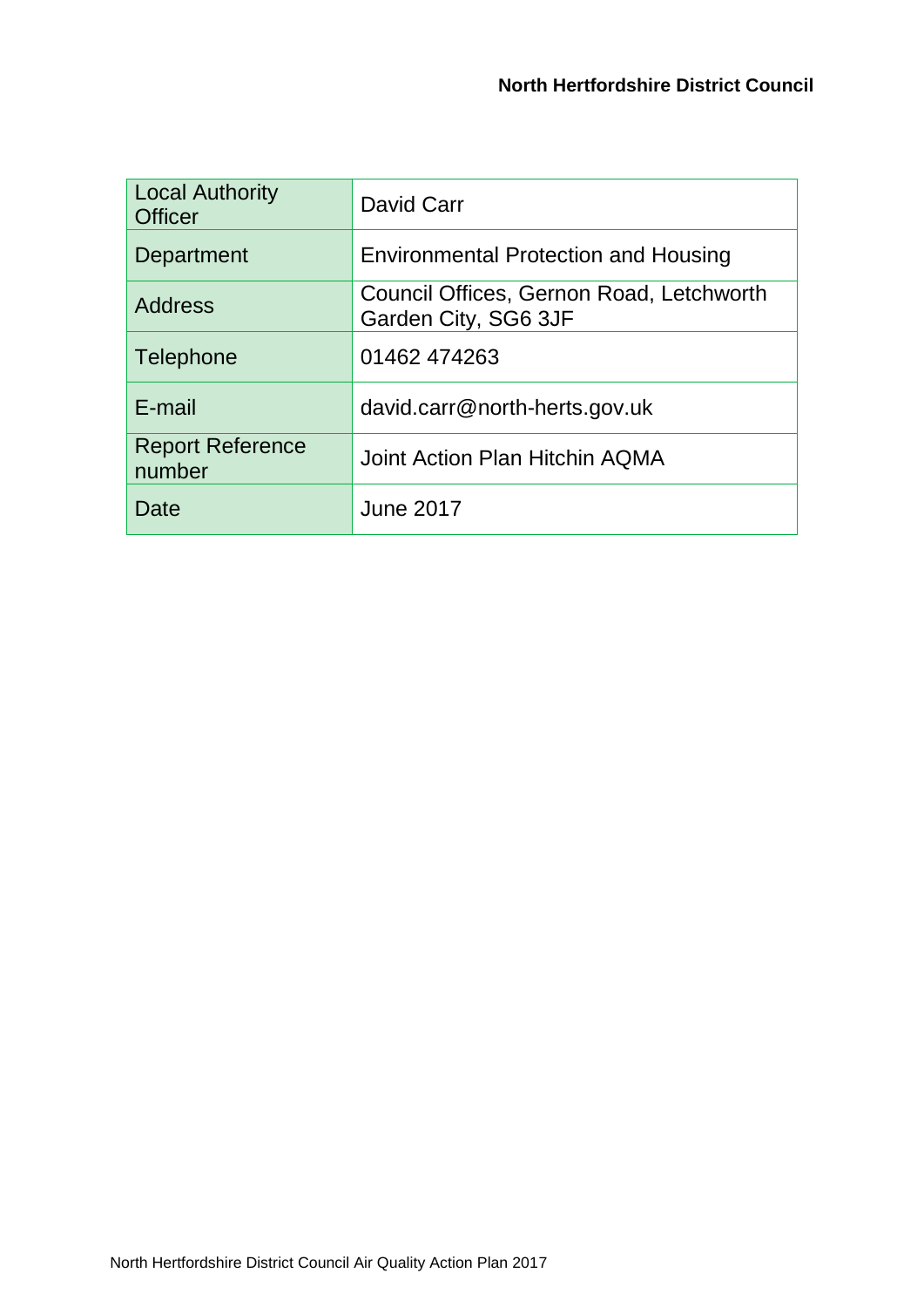# <span id="page-2-0"></span>**Executive Summary**

This Air Quality Action Plan (AQAP) has been produced as part of our statutory duties required by the Local Air Quality Management framework. It outlines the action we will take to improve air quality in North Hertfordshire between 2017 and 2021.

This action plan replaces the previous action plan which was specific to the Stevenage Road, Hitchin AQMA and which ran from 2013 to 2016. Projects delivered through the past action plan include:

- An Air Quality Policy (Policy D4) has been accepted in the Local Plan (2016-2031). In support of this Policy an Air Quality Planning Guidance Document has been produced which identifies specific expectations for developers with regard to providing air quality mitigation as an integral part of their development proposals.
- Provision of Electric Vehicle (EV) recharging infrastructure across the District, but with a focus in Hitchin, specifically two dual plug fast charging posts within Hitchin town centre public car parks.
- Encouragement of uptake of EV by providing free parking while charging at NHDC owned recharging infrastructure and by not charging a fee for the use of the electricity at those charging points.
- Heavy Duty Vehicles (HDV) survey of the Hitchin road network to establish the routes of movement of HDV that utilise Stevenage Road. This survey is being used by Hertfordshire County Council (HCC) Highways and Transport as part of their evidence base, alongside other considerations, in determining whether a Hitchin Industrial Area Relief Road is warranted. The project is currently in the feasibility study phase.
- Initiated and maintained contact with HCC Public Health with the purpose of raising awareness of local air quality issues. A public health and air quality working group achieved the following:
	- $\circ$  Hertfordshire wide network of PM<sub>2.5</sub> monitors, one of is located within the Stevenage Road AQMA.
	- o Greater awareness among Local Councillors which has raised the profile of air quality within the community and the Local Authorities,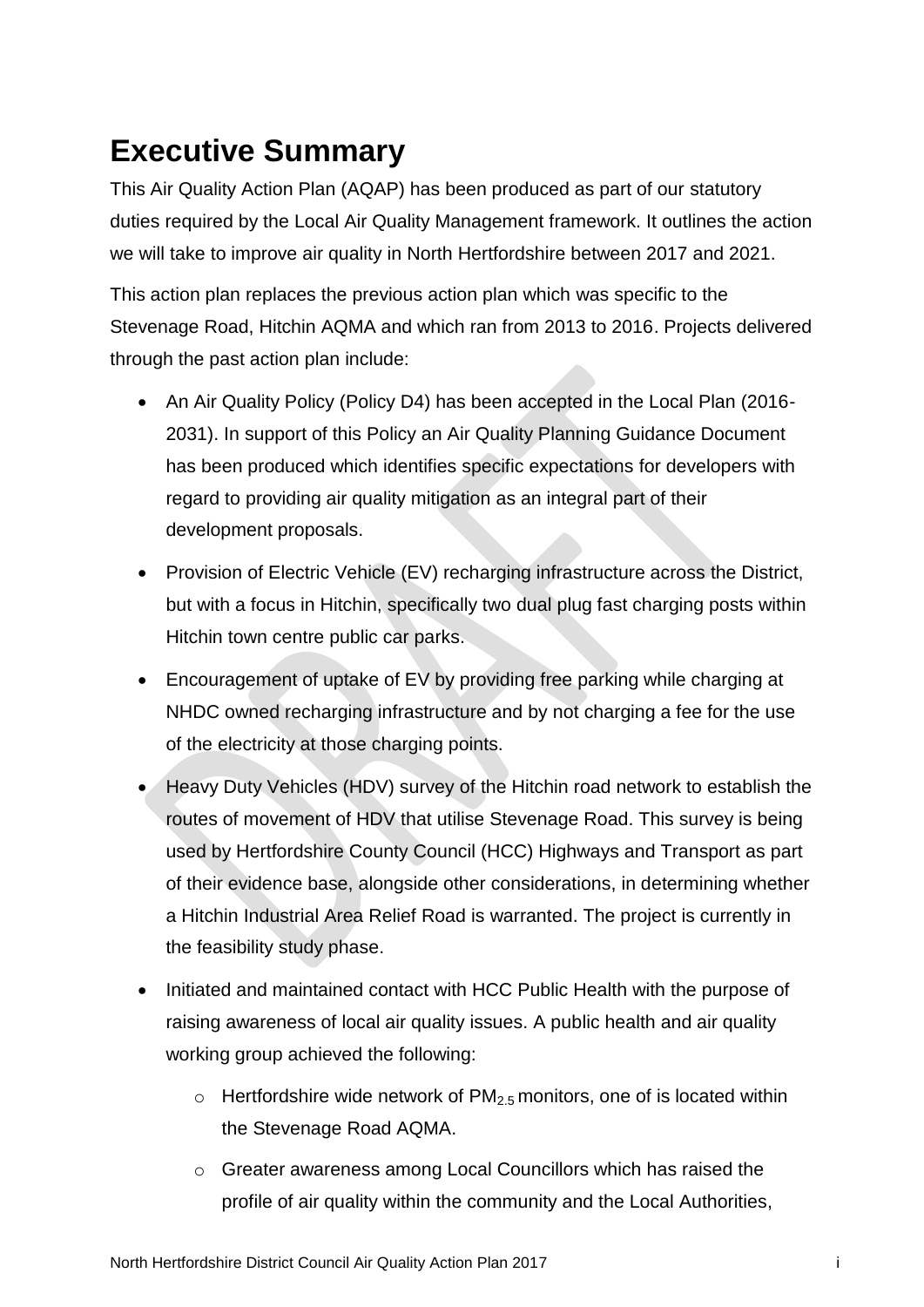including within the Strategic Planning and Development Control functions.

o Greater awareness within and influence with the HCC Highway and Transport Department.

Air pollution is associated with a number of adverse health impacts. It is recognised as a contributing factor in the onset of heart disease and cancer. Additionally, air pollution particularly affects the most vulnerable in society: children and older people, and those with heart and lung conditions. There is also often a strong correlation with equalities issues, because areas with poor air quality are also often the less affluent areas $^{1,2}.$ 

The annual health cost to society of the impacts of particulate matter alone in the UK is estimated to be around £16 billion<sup>3</sup>. North Hertfordshire District Council is committed to reducing the exposure of people in North Hertfordshire to poor air quality in order to improve health.

In this AQAP we have developed actions that can be considered under nine (9) broad topics:

- Alternatives to private vehicle use
- Freight and delivery management
- Policy guidance and development control
- Promoting low emission transport
- Promoting travel alternatives
- Public information
- Transport planning and infrastructure
- Traffic management
- Vehicle fleet efficiency

Our priority is to tackle emissions arising from service and freight vehicles and so we will be engaging with businesses operating in Hitchin to try to reduce movements through the AQMA and/or improve the efficiency and emissions of the vehicles that have no alternative but to travel through the AQMA (Section 3.5 & Table 5.1).

l  $1$  Environmental equity, air quality, socioeconomic status and respiratory health, 2010

 $^2$  Air quality and social deprivation in the UK: an environmental inequalities analysis, 2006

 $^3$  Defra. Abatement cost guidance for valuing changes in air quality, May 2013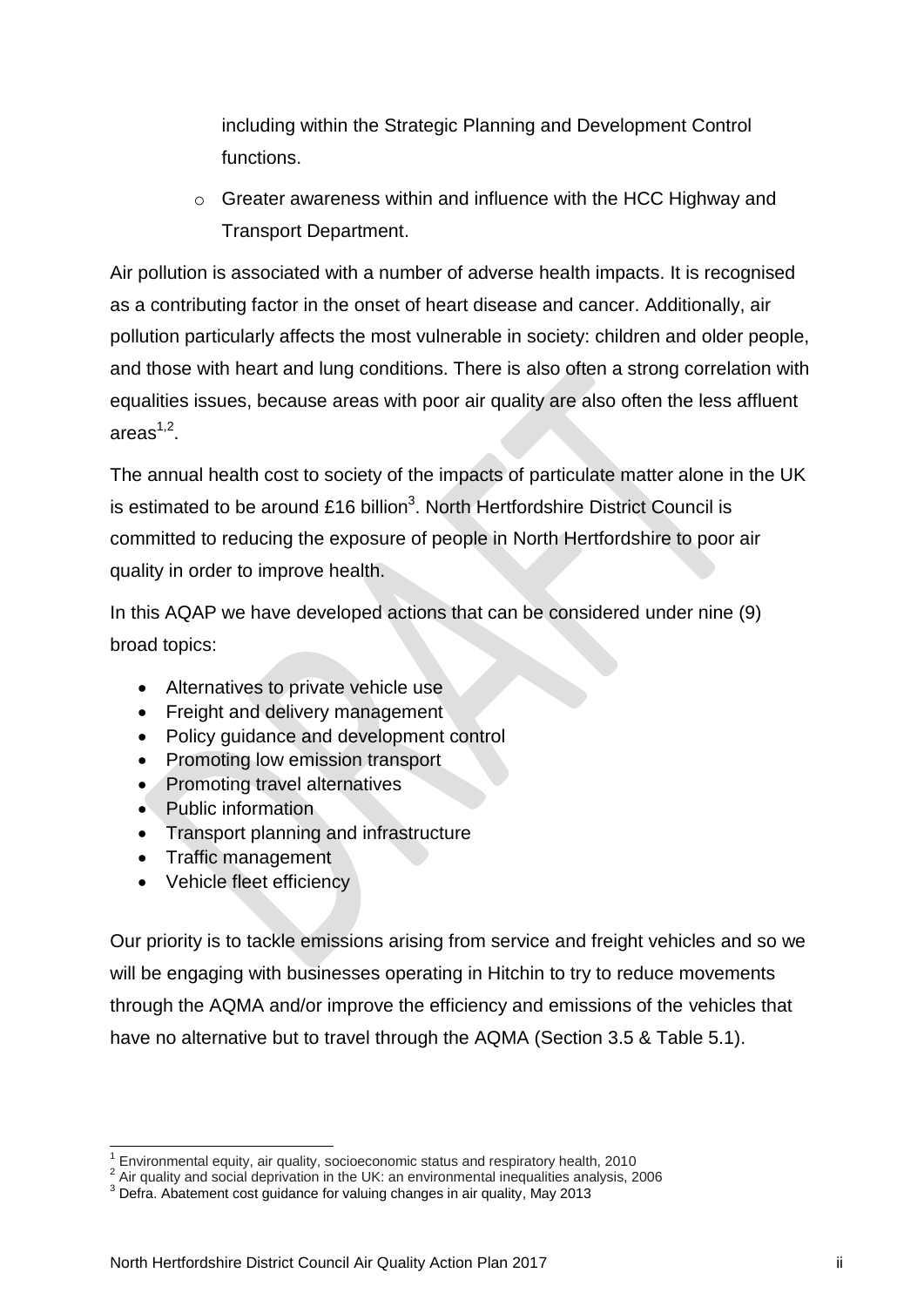In this AQAP we outline how we plan to effectively tackle air quality issues within our control. However, we recognise that there are a large number of air quality policy areas that are outside of our influence (such as vehicle emissions standards agreed in Europe), but for which we may have useful evidence, and so we will continue to work with regional and central government on policies and issues beyond North Hertfordshire's direct influence.

### <span id="page-4-0"></span>**Responsibilities and Commitment**

This AQAP was prepared by the Environmental Protection and Housing Team of North Hertfordshire District Council with the support and agreement of the following officers and departments:

Louise Symes – NHDC Strategic Planning and Projects Manager

Peter Carey – NHDC Environmental Health Manager

Daniel Tancock – HCC Strategies and Programmes Manager

Jacob Wing – HCC Sustainable Transport and Development Officer

Bethan Clemence – HCC Health Improvement Lead, Planning and Place

The majority of the above will form the North Hertfordshire District Council Air Quality Management Area Steering Group.

This AQAP has been approved by:

Andy Godman – NHDC Head of Housing and Public Protection Service

Bernard Lovewell – Executive Member for Housing and Environmental Health

This AQAP will be subject to an annual review, appraisal of progress and reporting to the Air Quality Management Area Steering Group. Progress each year will be reported in the Annual Status Reports (ASRs) produced by North Hertfordshire District Council as part of our statutory Local Air Quality Management duties.

If you have any comments on this AQAP please send them to David Carr, Environmental Protection Officer, at:

Town Lodge, Gernon Road, Letchworth Garden City, SG6 3HN

01462 474263

david.carr@north-herts.gov.uk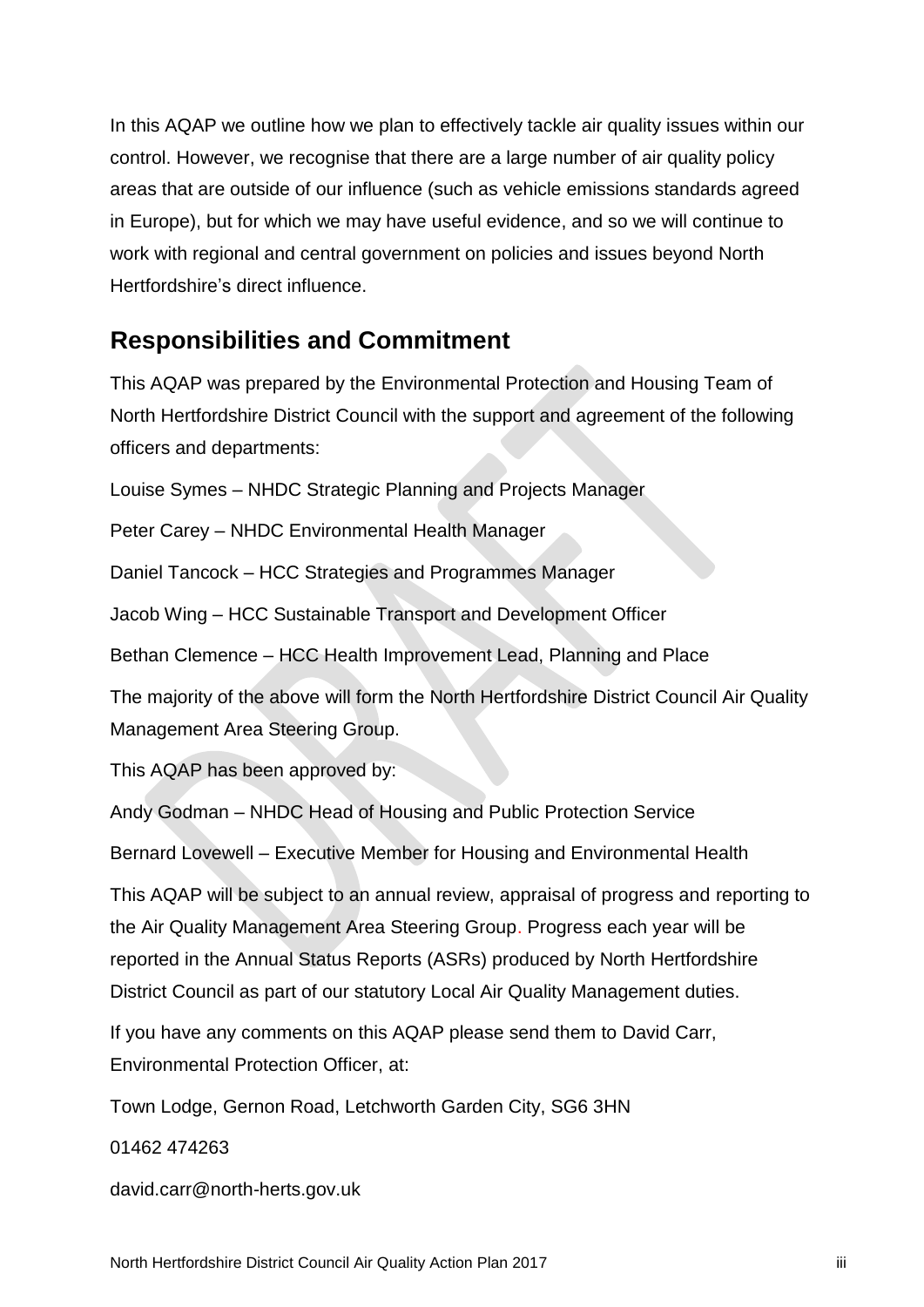#### Table of Contents

| 1. |     |                                                                |  |
|----|-----|----------------------------------------------------------------|--|
| 2. |     | Summary of Current Air Quality in North Hertfordshire 2        |  |
| 3. |     |                                                                |  |
|    | 3.1 |                                                                |  |
|    | 3.2 |                                                                |  |
|    | 3.3 |                                                                |  |
|    |     | 3.3.1                                                          |  |
|    |     | 3.3.2                                                          |  |
|    | 3.4 |                                                                |  |
|    | 3.5 |                                                                |  |
| 4. |     | Development and Implementation of North Hertfordshire District |  |
|    |     |                                                                |  |
|    | 4.1 |                                                                |  |
|    | 4.2 |                                                                |  |
| 5. |     |                                                                |  |

### **Appendix A: Response to Consultation**

**Appendix B: Reasons for Not Pursuing Action Plan Measures**

#### **Appendix C: Calculation of Concentrations of Nitrogen Dioxide at Nearest Residential Receptors within the Hitchin AQMA**

#### **Glossary of Terms**

#### **References**

### **List of Tables**

| Table 3.3.1 – Percentage contributions to NOx emissions from different vehicle<br>types using the Hitchin Hill Roundabout, Stevenage Road, Hitchin (20/09/2012)6 |  |
|------------------------------------------------------------------------------------------------------------------------------------------------------------------|--|
| Table 3.3.2 – NO <sub>2</sub> concentrations ( $\mu$ g/m <sup>3</sup> ) measured within the Stevenage Road                                                       |  |
|                                                                                                                                                                  |  |
| Table 3.3.3 - Percentage contributions to NO <sub>x</sub> emissions from different vehicle                                                                       |  |
| Types at Payne's Park AQMA using annual average daily traffic (AADT) 20157                                                                                       |  |
| Table 3.3.4 - NO2 concentrations ( $\mu$ g/m <sup>3</sup> ) measured within the Payne's Park, Hitchin                                                            |  |
|                                                                                                                                                                  |  |
| Table 3.4.1 – Contribution of road emission NOx to NO2 within the Stevenage                                                                                      |  |
| Road AQMA and required reduction to meet the AQO (all units $\mu q/m^3$ )9                                                                                       |  |
|                                                                                                                                                                  |  |
|                                                                                                                                                                  |  |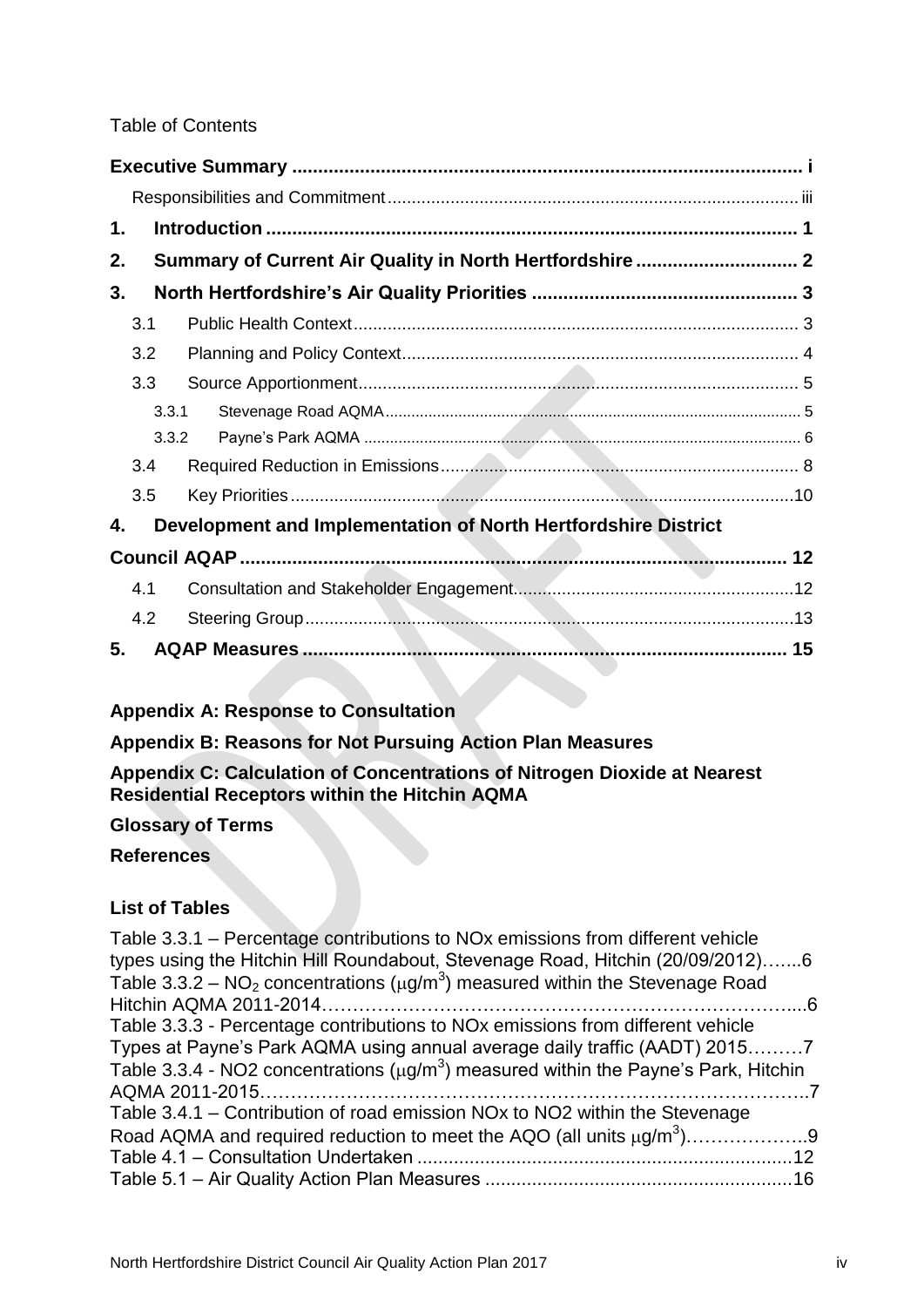# <span id="page-6-0"></span>**1. Introduction**

This report outlines the actions that North Hertfordshire District Council will deliver between 2017-2021 in order to reduce concentrations of air pollutants and exposure to air pollution; thereby positively impacting on the health and quality of life of residents and visitors to North Hertfordshire.

It has been developed in recognition of the legal requirement on the local authority to work towards Air Quality Strategy (AQS) objectives under Part IV of the Environment Act 1995 and relevant regulations made under that part and to meet the requirements of the Local Air Quality Management (LAQM) statutory process.

This Plan will be reviewed every five years at the latest and progress on measures set out within this Plan will be reported on annually within North Hertfordshire's air quality Annual Status Report.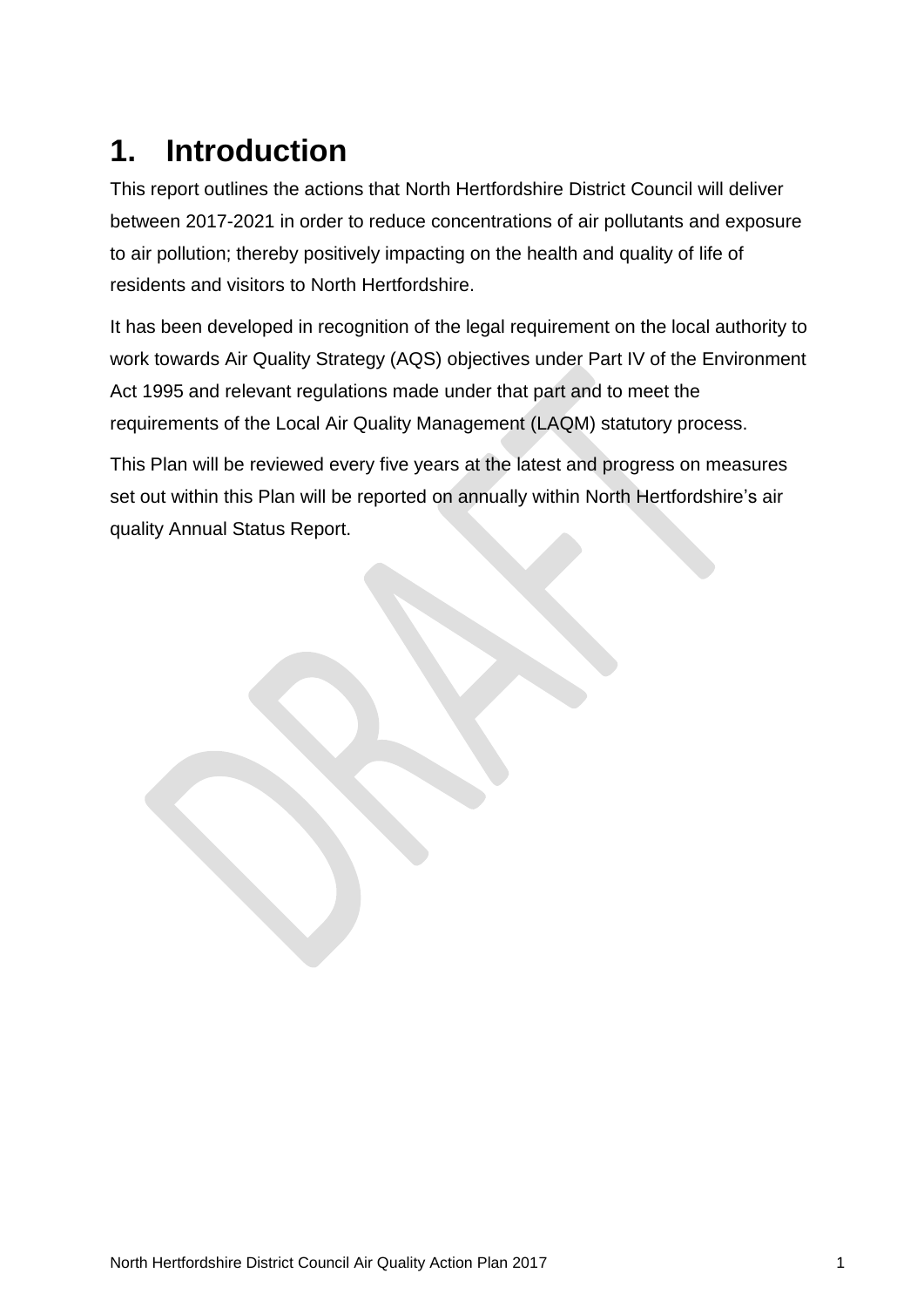## <span id="page-7-0"></span>**2. Summary of Current Air Quality in North Hertfordshire**

The latest Annual Status Report from North Hertfordshire District Council can be found here [https://www.north-herts.gov.uk/home/environmental-health/pollution/air](https://www.north-herts.gov.uk/home/environmental-health/pollution/air-quality/air-quality-reports)[quality/air-quality-reports](https://www.north-herts.gov.uk/home/environmental-health/pollution/air-quality/air-quality-reports) but a summary is below.

Across North Hertfordshire, where monitoring is undertaken, the concentrations of nitrogen dioxide  $(NO<sub>2</sub>)$  have been declining, which means air quality has been improving. In 2015, in all but two monitoring locations, the annual average concentration of  $NO<sub>2</sub>$  was found to be lower than when monitoring began at each monitoring location. The longest periods of monitoring at any location are five years. The decline in concentrations has not been consistent across the monitoring period at each location. It is hoped that the decline in  $NO<sub>2</sub>$  levels will continue and that low emission vehicles and improved engine technology will support this trend, but the demand for housing and associated growth in the area is a factor that has the potential to delay, or reverse, the improvement in air quality.

Air quality is below the health based limits set by Government across the majority of the District, but even with the observed improvement in air quality, as measured by NO<sup>2</sup> concentrations, there remain two areas where the health limits are exceeded. The two areas are in Hitchin, specifically at Stevenage Road and in the vicinity of Payne's Park. The primary source of the pollution is the exhaust emissions from petrol and diesel engine road vehicles moving through the areas. As a result of the elevated NO<sub>2</sub> concentrations NHDC has designated an area along the Stevenage Road, Hitchin and an area at the Payne's Park roundabout, Hitchin, as Air Quality Management Areas (AQMA).

The presence of two AQMA that are located close to one another in Hitchin is the reason why this joint Action Plan has been prepared.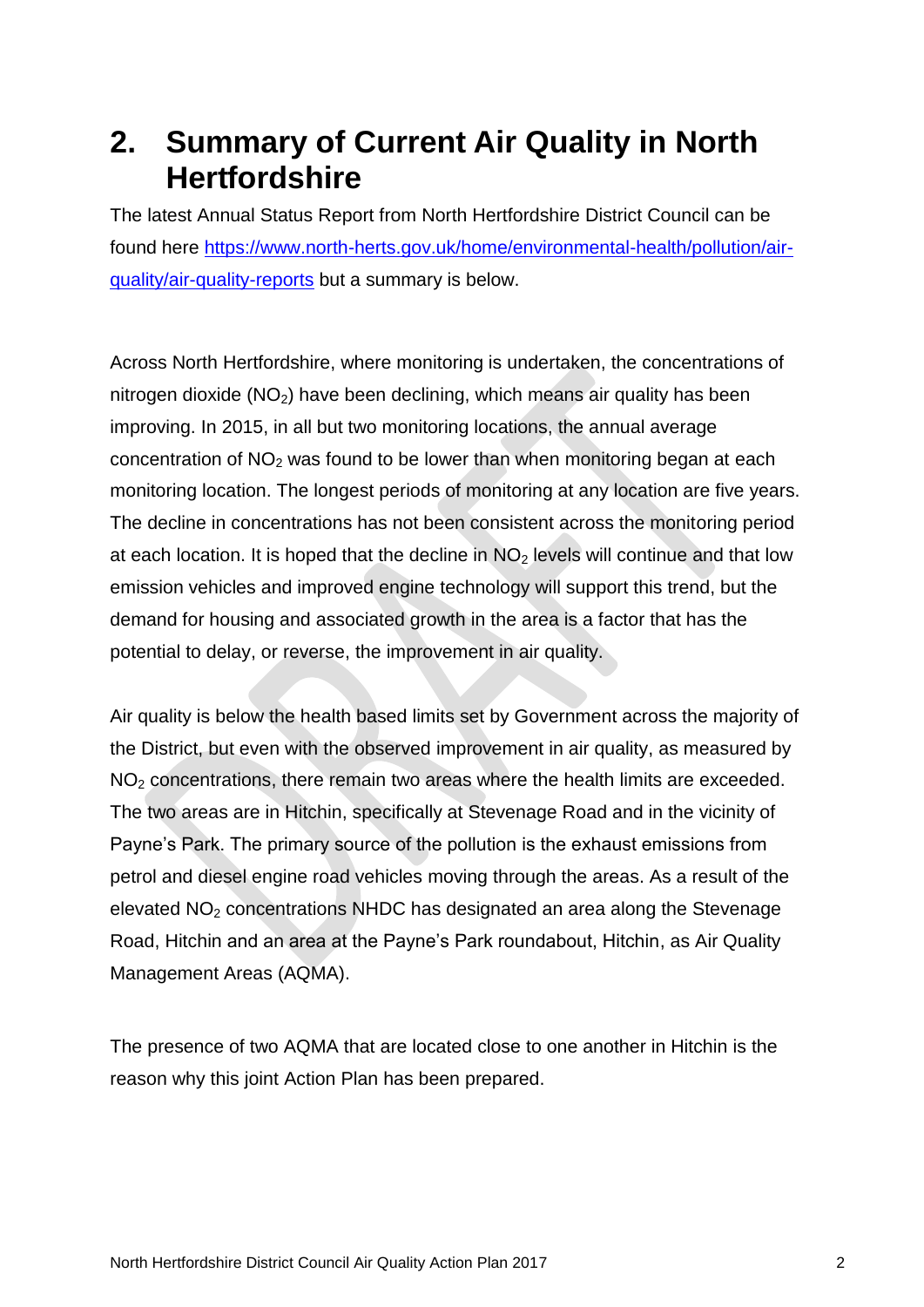## <span id="page-8-0"></span>**3. North Hertfordshire's Air Quality Priorities**

### <span id="page-8-1"></span>**3.1 Public Health Context**

The House of Commons Environmental Audit Committee published its report on air quality in the UK in December 2014, which included evidence that estimated air pollution could be contributing to as many as 50,000 deaths in the UK per year. Defra data estimated that 29,000 people died prematurely in the UK due to air pollution in 2008 (Air Quality Strategic Plan for Hertfordshire 2015-2020).

Tackling air pollution is vital to improve the health and quality of life of people who live, work or visit Hertfordshire, especially those who are vulnerable, such as children with asthma and older people with heart and respiratory diseases (Air Quality Strategic Plan for Hertfordshire 2015-2020).

Particulate matter, especially the smaller  $PM<sub>2.5</sub>$  particles are one of the best evidenced in terms of the health impact from long term exposure. This is reflected in Public Health England including premature death due to particulate air pollution in the Public Health Outcomes Framework (Outcome 3.01) (Air Quality Strategic Plan for Hertfordshire 2015-2020).

Estimates published by Public Health England suggest that 514 premature deaths in people aged over 25 years occur per year in Hertfordshire, which equates to 5,258 life years lost due to PM<sub>2.5</sub> alone (Air Quality Strategic Plan for Hertfordshire 2015-2020).

In addition to particulate matter in the air, nitrogen dioxide  $(NO<sub>2</sub>)$  has known harmful effects on human health with the gas causing irritation of the airways of the lungs and increasing the symptoms of those suffering from lung diseases (Air Quality Strategic Plan for Hertfordshire 2015-2020). It is the Air Quality Objective (AQO) that has been set for annual average exposure to nitrogen dioxide that has been exceeded at the two AQMA in Hitchin. It is important to note that the AQO has been set at a level to be protective of human health.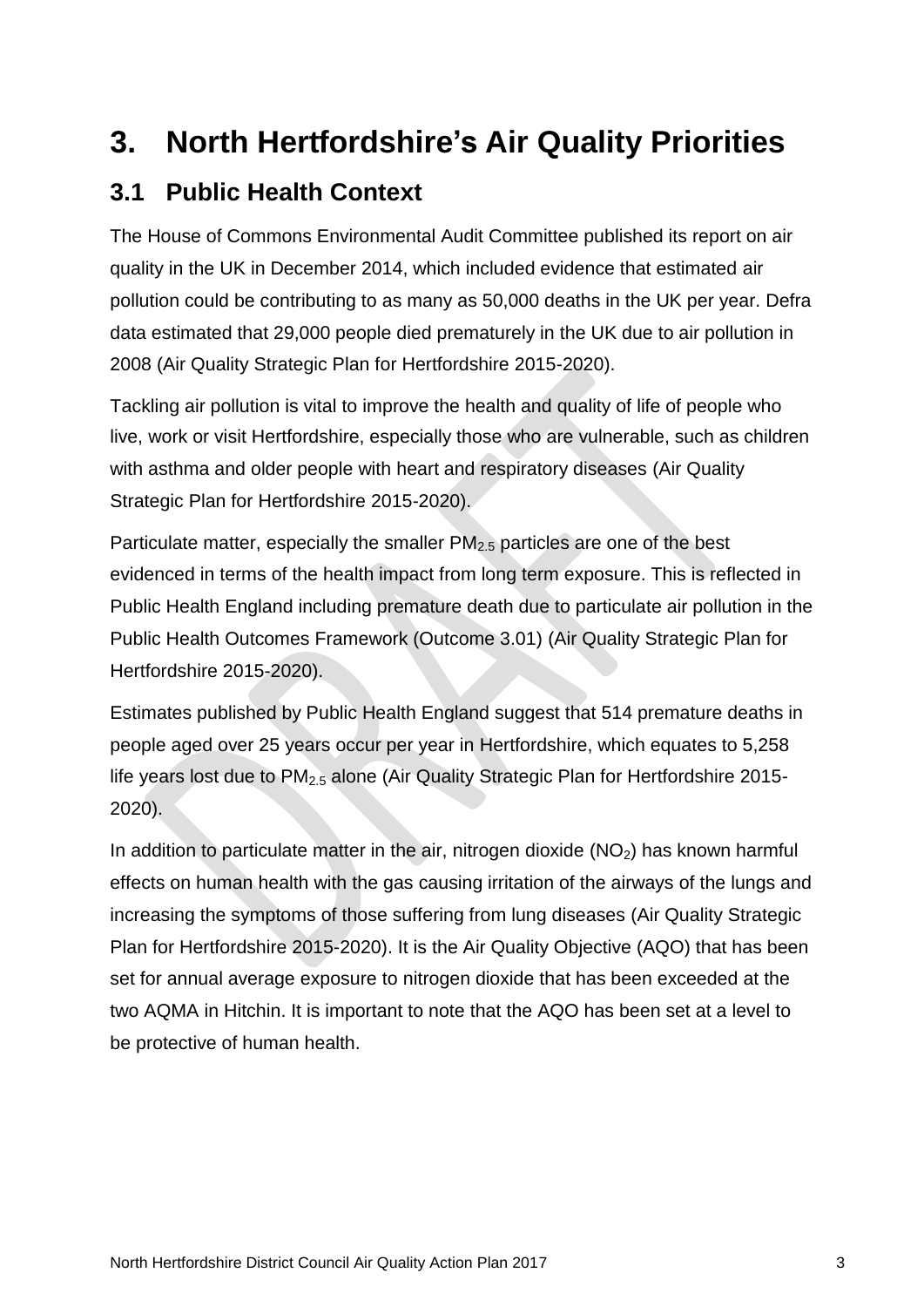## <span id="page-9-0"></span>**3.2 Planning and Policy Context**

North Hertfordshire District Council's new Local Plan which will cover the period 2011-2031 is due for submission to the Inspector in June 2017. The Local Plan sets targets for new homes, employment and retail development and identifies areas of land where these developments should be built. It will also consider what infrastructure is needed to support the proposed development. The Local Plan also includes policies that will be used for making decisions on planning applications that are submitted to address the development needs in the District.

One such policy is the Air Quality Policy (Policy D4) and it is included below. The supporting background information and how this policy fits in with the wider policies can be found within the Local Plan 2011-2031 Proposed Submission October 2016 downloadable from [http://www.north-herts.gov.uk/home/planning/planning](http://www.north-herts.gov.uk/home/planning/planning-policy/local-plan/proposed-submission-local-plan-2011-2031)[policy/local-plan/proposed-submission-local-plan-2011-2031.](http://www.north-herts.gov.uk/home/planning/planning-policy/local-plan/proposed-submission-local-plan-2011-2031)

#### **Policy D4: Air quality**

Planning permission will be granted where development proposals:

- a. Give consideration to the potential or actual impact on local air quality, both during the demolition/construction phase and as a result of its final occupation and use:
- b. Propose appropriate levels of mitigation to minimise emissions to the atmosphere and their potential effects upon health and the local environment; and
- c. Carry out air pollution impact assessments, where required, to determine the impact on local air quality of the development, otherwise the development may be refused.

Where air pollution impact assessments are not required there will still be a requirement on developers to provide appropriate levels of mitigation to address emissions of pollutants to the atmosphere.

In order to add detail and clarity to the Air Quality Policy a supplementary planning guidance document has been produced and it is referenced within the Local Plan, although does not have Supplementary Planning Document status. The North Hertfordshire District Council Air Quality Planning Guidance document can be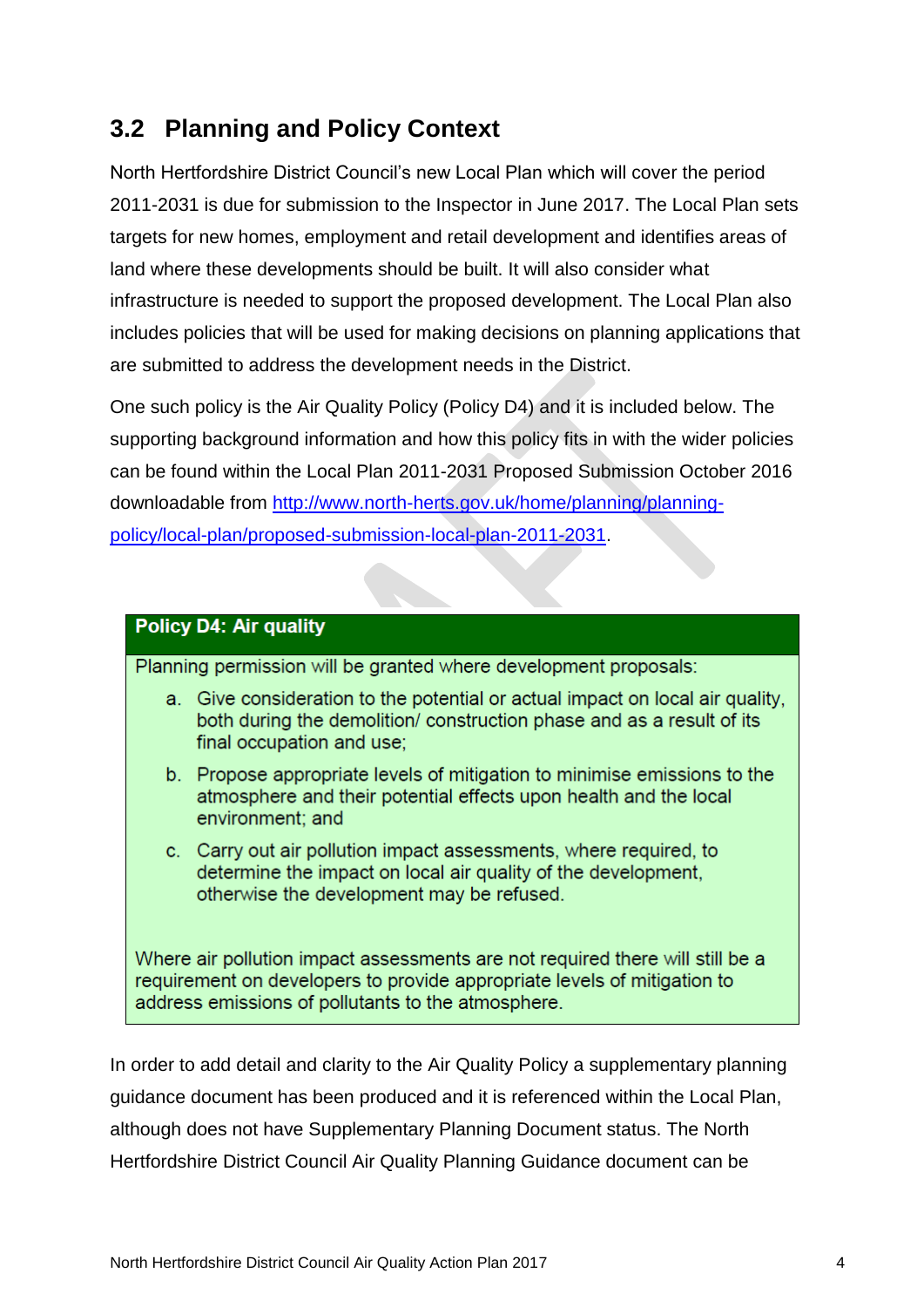downloaded from [http://www.north-herts.gov.uk/home/environmental](http://www.north-herts.gov.uk/home/environmental-health/pollution/air-quality/air-quality-and-planning)[health/pollution/air-quality/air-quality-and-planning](http://www.north-herts.gov.uk/home/environmental-health/pollution/air-quality/air-quality-and-planning)

Its aim is to facilitate sustainable development by helping to achieve the best possible public health protection outcomes in relation to air quality.

The pressure for development to be accommodated within the district boundary of North Hertfordshire is detailed within the Local Plan 2011-2031 and emphasises the need for a robust Policy and approach to air pollution mitigation.

It identifies that 14,000 homes need to be provided to meet the needs of North Hertfordshire, plus an additional 1,950 homes to be accommodated within North Hertfordshire to contribute to the need for housing arising from Luton.

Those 1,950 homes are planned for land to the west of Hitchin as is a 700 home strategic site. There are also two strategic housing sites of 600 and 900 homes identified as being needed to the east of Hitchin. These 4,150 homes are of specific relevance to the two AQMA within Hitchin because the only direct east-west route linking Luton, including London-Luton Airport, to Stevenage and the A1(M) is the A505 and A602 through the south of Hitchin.

## <span id="page-10-0"></span>**3.3 Source Apportionment**

The AQAP measures presented here are targeted towards the predominant sources of emissions of nitrogen oxides (NOx) within North Hertfordshire.

Source apportionment exercises were carried out by North Hertfordshire in 2013 (using 2012 data) for the AQMA at Stevenage Road, Hitchin and in 2016 (using 2015 data) for the AQMA at Payne's Park, Hitchin.

### <span id="page-10-1"></span>**3.3.1 Stevenage Road AQMA**

The 2013 exercise identified that at the AQMA at Stevenage Road, Hitchin the percentage source contributions were as follows: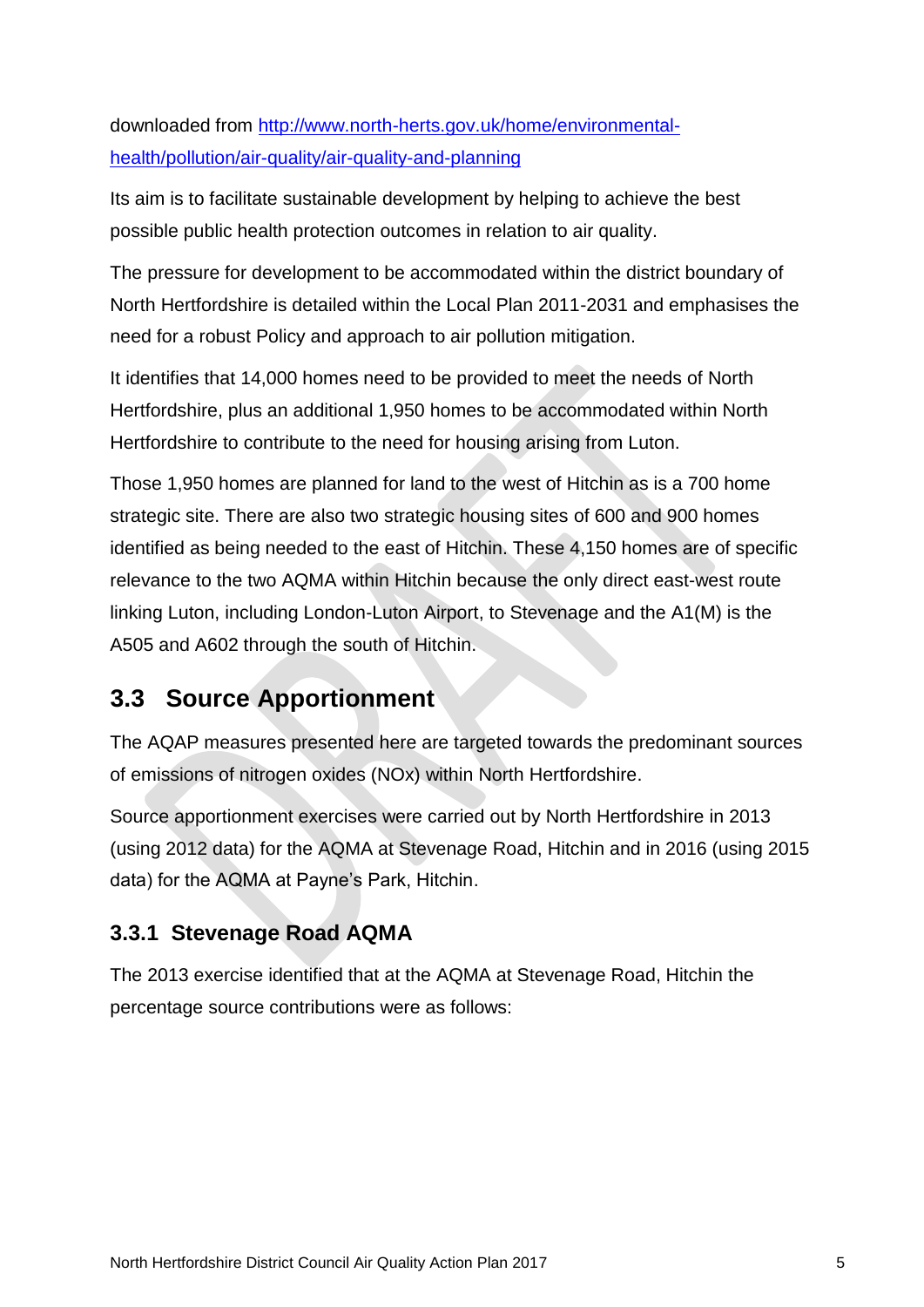**Table 3.3.1: Percentage contributions to NOx emissions from different vehicle types using the Hitchin Hill Roundabout, Stevenage Road, Hitchin (20/09/2012)**

| <b>Vehicle Type</b>         | % Composition of 2012 Vehicle Count at<br>Hitchin Hill Roundabout, Stevenage Rd | % Contribution to<br><b>NOx Emissions</b> |
|-----------------------------|---------------------------------------------------------------------------------|-------------------------------------------|
| <b>Motorbikes</b>           |                                                                                 |                                           |
| Cars/Taxis                  | 84.3                                                                            | 44                                        |
| <b>Public Transport</b>     | 0.8                                                                             |                                           |
| <b>Light Goods Vehicles</b> | 122                                                                             | 15                                        |
| <b>Heavy Goods Vehicles</b> | 3.2                                                                             | 31                                        |

An overview of the air quality data from the monitoring locations within the Stevenage Road AQMA are presented in Table 3.3.2. This was a process that was undertaken

in 2015.

### **Table 3.3.2: NO<sup>2</sup> concentrations (g/m<sup>3</sup> ) measured within the Stevenage Road, Hitchin AQMA 2011-2014**

| <b>Monitoring Location</b>          | 2011    | 2012    | 2013 | 2014 | <b>Mean Average</b> |
|-------------------------------------|---------|---------|------|------|---------------------|
| Analyser * (annual mean)            | 47.5    | no data | 46   | 48   | 47.2                |
| (No. of times hourly mean exceeded) | 3       | no data |      |      | not applicable      |
| NH105 **                            | no data | 45.8    | 47   | 51.4 | 48.1                |
| NH92 **                             | 53.5    | 51.1    | 47.6 | 48.1 | 50.1                |
| NH103 **                            | no data | 43.6    | 41.7 | 40.8 | 42.0                |
| NH104 **                            | no data | 33.9    | 31.5 | 30.4 | 31.9                |
| NH45 **                             | 48.9    | 46.3    | 42.0 | 46.6 | 46.0                |
|                                     |         |         |      |      |                     |

 $* =$  chemiluminescent analyser  $* =$  diffusion tube (bias adjusted results)

Of the results presented above the data from NH92 would still exceed the mean annual NO<sub>2</sub> AQO of 40µg/m<sup>3</sup> at the nearest residential receptor. The concentration has been calculated to be 42.6 $\mu$ g/m $^3$  after accounting for the drop off in NO $_2$ concentrations with distance to the nearest residential receptor (Table C.1 Appendix  $C$ ).

Within the Stevenage Road AQMA the highest predicted NO<sub>2</sub> concentration at a residential receptor is  $42.6 \mu$ g/m<sup>3</sup>.

Within the Stevenage Road AQMA the biggest contributor to NOx emissions, 44%, are cars however, comparative to the overall number of vehicle movements, heavy goods vehicles contribute a disproportionate amount of NOx emissions, 31%.

### <span id="page-11-0"></span>**3.3.2 Payne's Park AQMA**

The 2016 source apportionment exercise identified that at the AQMA at Payne's Park, Hitchin the percentage source contributions were as follows: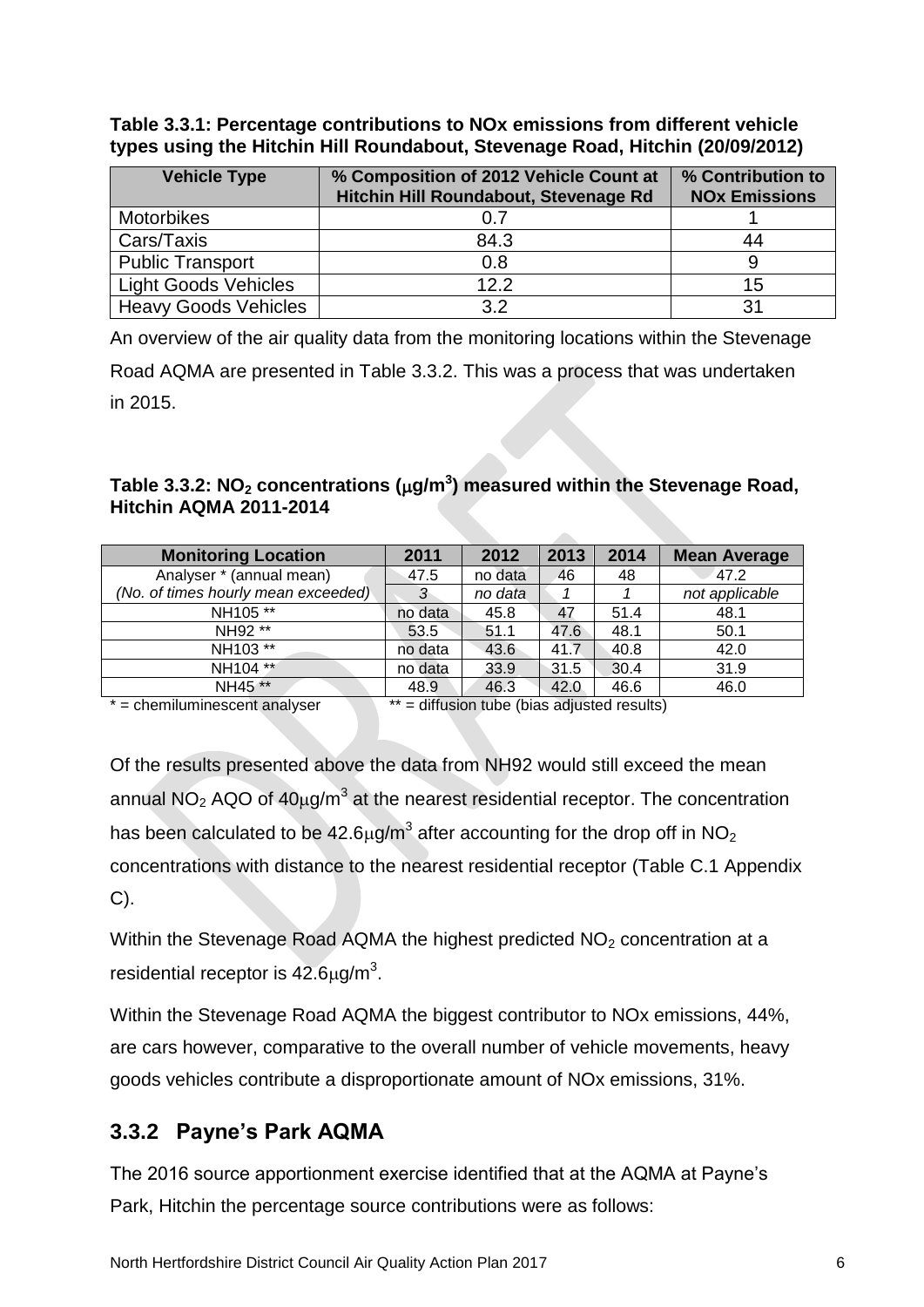**Table 3.3.3: Percentage contributions to NOx emissions from different vehicle type at Payne's Park AQMA using Annual Average Daily Traffic (AADT) 2015**

| <b>Vehicle Type</b>                   | <b>%age Vehicle</b><br><b>Composition</b><br><b>Park Way</b> | % Contribution<br>to NO <sub>x</sub><br><b>Emissions</b> | %age Vehicle<br><b>Composition Upper</b><br><b>Tilehouse Street</b> | %age<br><b>Contribution to</b><br><b>NOx Emissions</b> |
|---------------------------------------|--------------------------------------------------------------|----------------------------------------------------------|---------------------------------------------------------------------|--------------------------------------------------------|
| <b>Motorbikes</b>                     | 0.6                                                          | 0.1                                                      | 0.9                                                                 | 0.2                                                    |
| Cars/Taxis                            | 80.5                                                         | 48.1                                                     | 80.9                                                                | 48.5                                                   |
| <b>Public Transport</b>               | 0.5                                                          | 5.6                                                      | 0.7                                                                 | 7.9                                                    |
| <b>Light Goods</b><br><b>Vehicles</b> | 14.6                                                         | 18                                                       | 14                                                                  | 17.3                                                   |
| <b>Heavy Goods</b><br><b>Vehicles</b> | 3.8                                                          | 28.2                                                     | 3.5                                                                 | 26.1                                                   |

An overview of the air quality data from the two monitoring locations within the

Payne's Park AQMA are presented in Table 3.3.4.

### **Table 3.3.4: NO<sup>2</sup> concentrations (g/m<sup>3</sup> ) measured within the Payne's Park, Hitchin AQMA 2011-2015**

| <b>Monitoring location</b> | 2010    | 2011 | 2012 | 2013 | 2014 | 2015 | <b>Mean</b><br>Average |
|----------------------------|---------|------|------|------|------|------|------------------------|
| NH82 *                     | 44.4    | 42.8 | 40.4 | 40.3 | 40.3 | 34.5 | 40.5                   |
| NH93 *                     | No data | 53.1 | 54.8 | 52.1 | 54.1 | 45.5 | 51.9                   |

\* = diffusion tube (bias adjusted results)

Only the concentrations measured at location NH93 are considered to be representative of an exposure to  $NO<sub>2</sub>$  at a receptor that would exceed the mean annual average AQO once adjusted for drop off in  $NO<sub>2</sub>$  concentrations with distance to the nearest residential receptor has been calculated.

The data for 2015 has been considered as a best case (Table C.2 Appendix C) and the mean annual average for the five year period has been considered as being representative as worst case (Table C.3 Appendix C).

Within the Payne's Park AQMA the worst case predicted  $NO<sub>2</sub>$  concentration at a residential receptor is 47 $\mu$ g/m<sup>3</sup>, although 2015 data taken in isolation predicts 41.5  $\mu$ g/m $^3$ .

Within the Payne's Park AQMA the biggest contributor to NOx emissions, 48.5%, are cars however, comparative to the overall number of vehicle movements, heavy goods vehicles contribute a disproportionate amount of NOx emissions, 26.1%.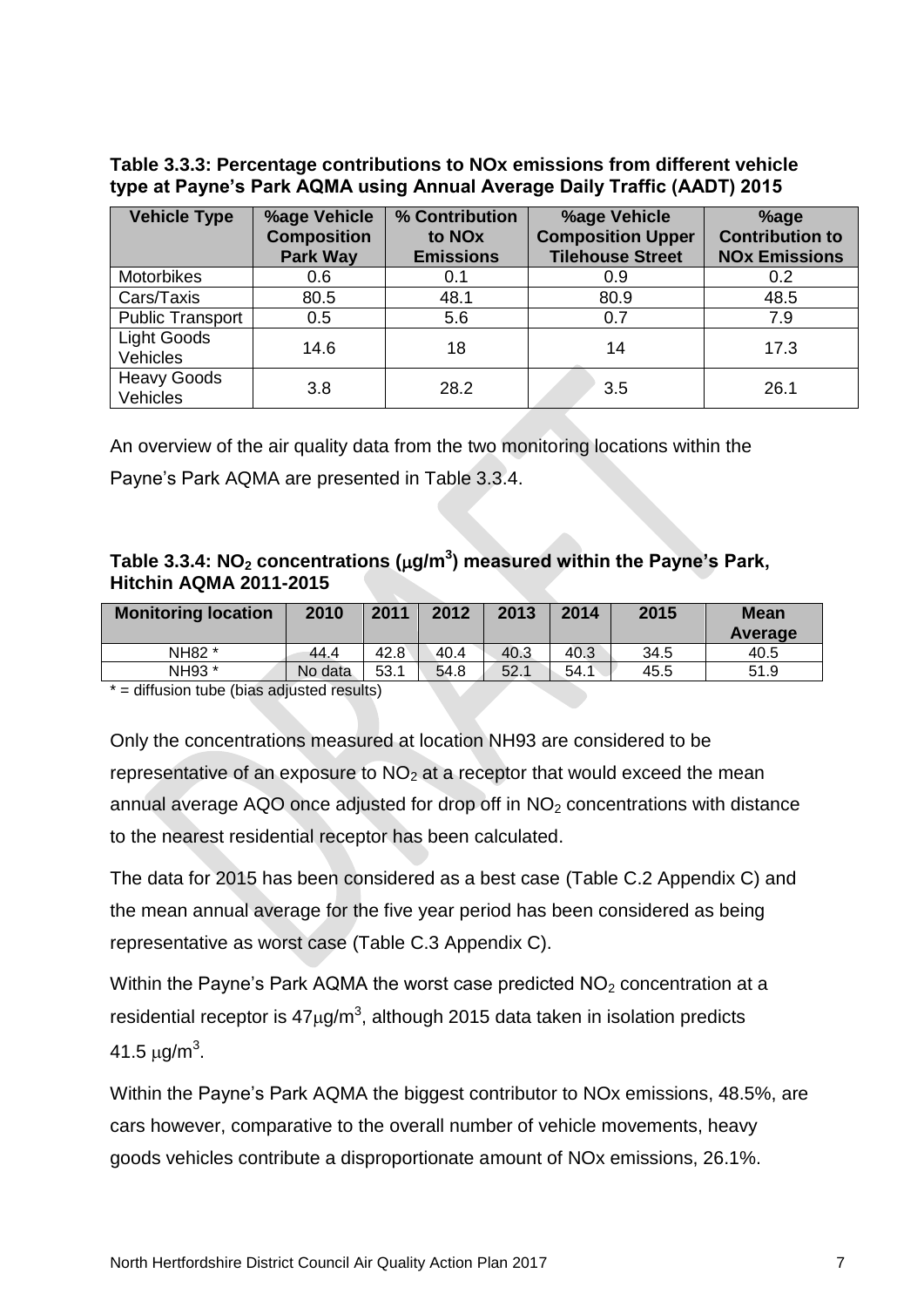## <span id="page-13-0"></span>**3.4 Required Reduction in Emissions**

Table 3.4.1 uses the worst case location for  $NO<sub>2</sub>$  at a receptor within Stevenage Road for the averaging period and the Defra  $NO<sub>2</sub>$  to  $NO<sub>x</sub>$  conversion calculator (Appendix C) to show the reduction in road transport  $NO<sub>x</sub>$  emissions needed to achieve the annual average NO<sub>2</sub> AQO.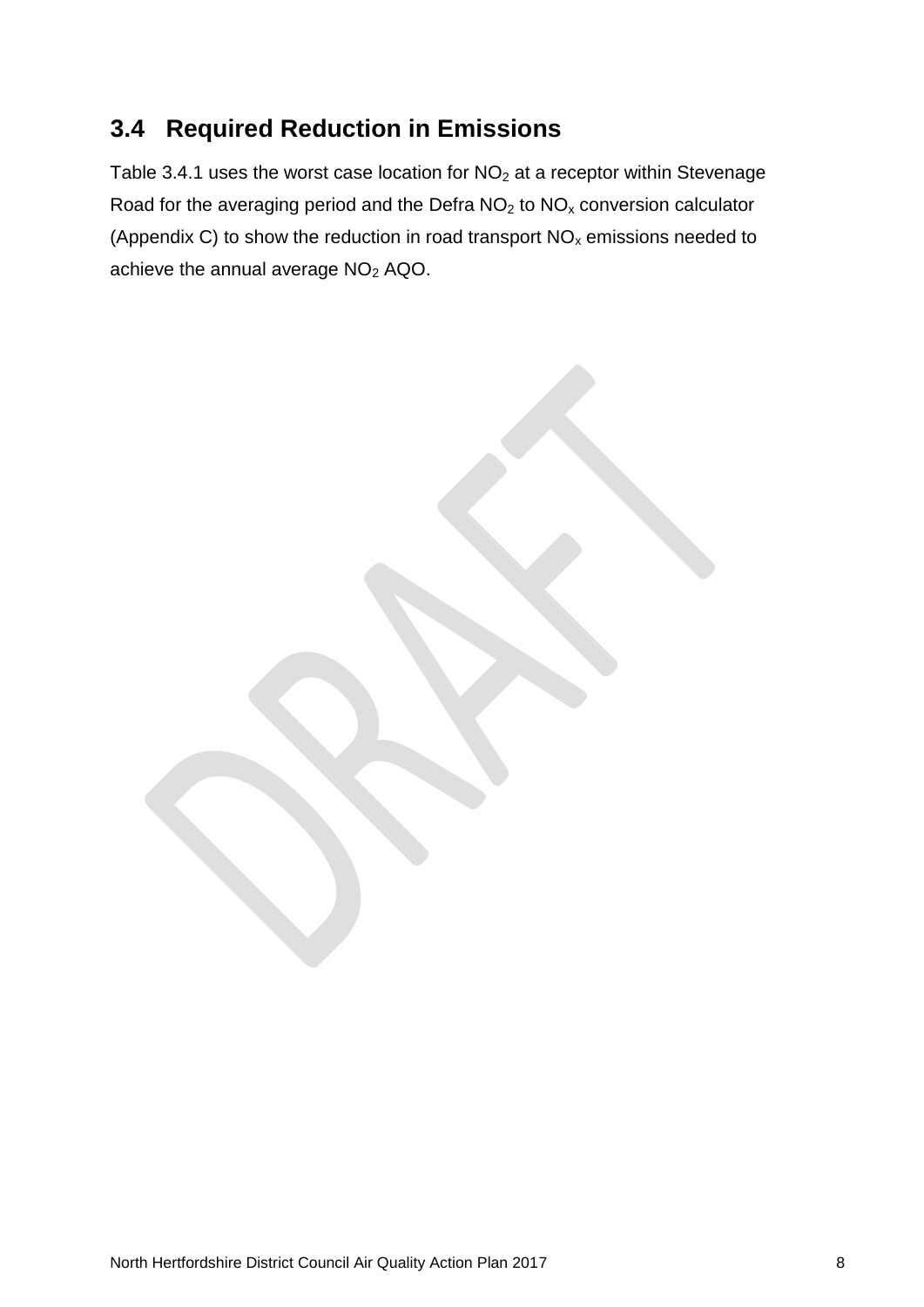| Table 3.4.1: Contribution of road emission NOx to NO <sub>2</sub> within the Stevenage Road AQMA and required reduction to meet the |  |
|-------------------------------------------------------------------------------------------------------------------------------------|--|
| AQO (all units $\mu$ g/m <sup>3</sup> )                                                                                             |  |

| <b>Location</b> | <b>Pollutant</b> | Annual                    | <b>Background</b> | <b>NO<sub>x</sub></b> | <b>Highest</b> | <b>NOx</b>      | <b>Reduction</b>   | <b>Percentage</b> |
|-----------------|------------------|---------------------------|-------------------|-----------------------|----------------|-----------------|--------------------|-------------------|
|                 |                  | <b>AQO</b>                | NO <sub>2</sub>   | contribution          | concentration  | contribution    | in NO <sub>x</sub> | $NOx$ reduction   |
|                 |                  | $(\mu$ g/m <sup>3</sup> ) | concentrations    | from road             | at residential | from road       | required           | required          |
|                 |                  |                           | 2013 ref year     | traffic to AQO        | receptor       | traffic to peak |                    |                   |
| Stevenage       | NO <sub>2</sub>  | 40                        | 15.16449          | 54.52                 | 42.6           | 61.2            | 6.68               | 10.9%             |
| Road AQMA       |                  |                           |                   |                       |                |                 |                    |                   |
| Payne's Park    |                  |                           |                   |                       |                |                 |                    |                   |
| <b>AQMA</b>     | NO <sub>2</sub>  | 40                        | 16.89924          | 50.67                 | 47             | 68.94           | 18.27              | 26.5%             |
| (worst case)    |                  |                           |                   |                       |                |                 |                    |                   |
| Payne's Park    |                  |                           |                   |                       |                |                 |                    |                   |
| <b>AQMA</b>     | NO <sub>2</sub>  | 40                        | 16.89924          | 50.67                 | 41.5           | 54.46           | 3.79               | 7.0%              |
| (best case)     |                  |                           |                   |                       |                |                 |                    |                   |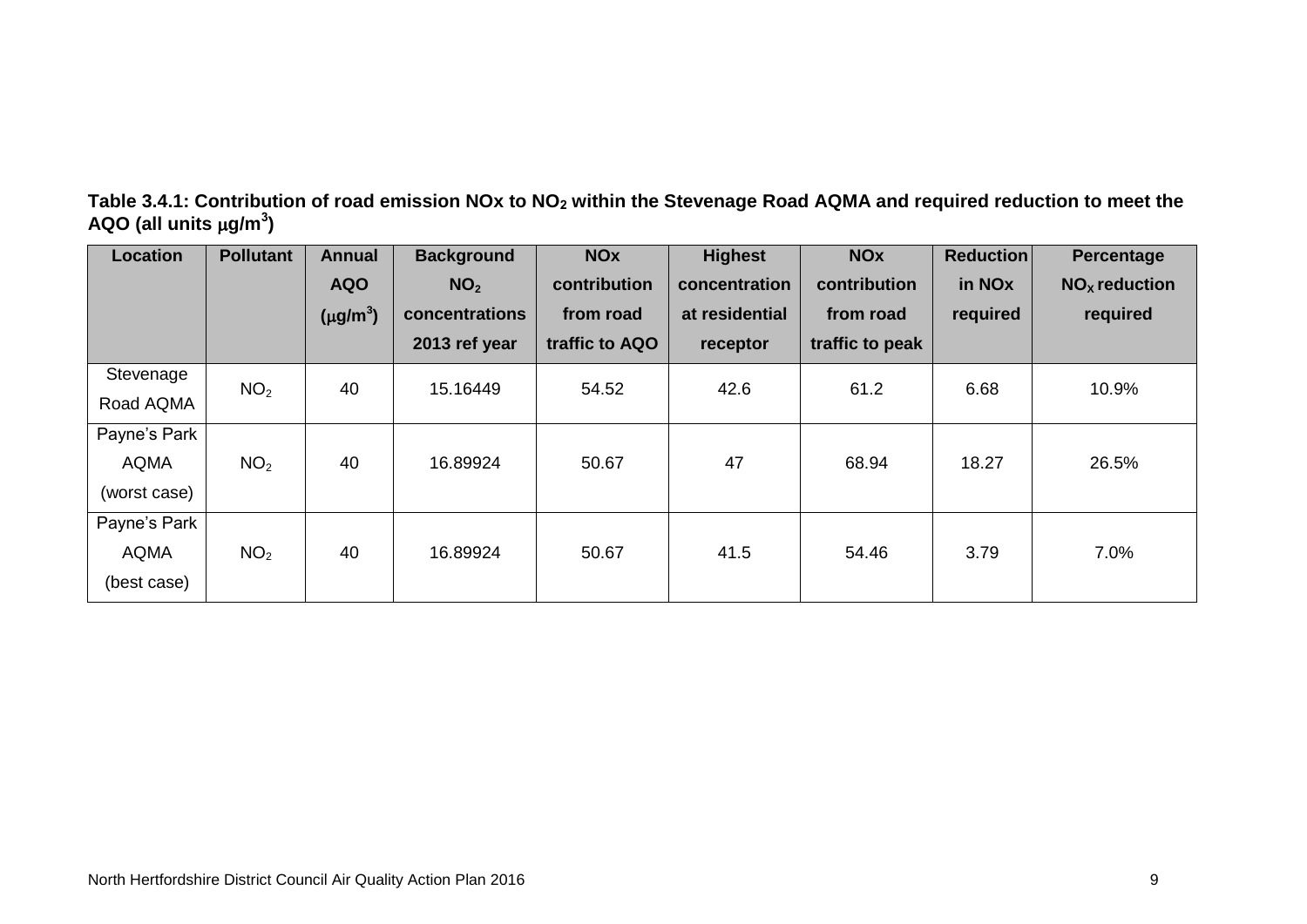## <span id="page-15-0"></span>**3.5 Key Priorities**

On the basis of this source apportionment work the following areas have been prioritised for action.

• Priority 1 – Freight and delivery management

Main Reason: Source apportionment work illustrates that improvements in this area would have a significant impact on reducing NOx emissions.

• Priority  $2 -$  Vehicle fleet efficiency

Main reason: This is priority is considered to be closely associated with the freight and delivery management priority because it will be targeted at commercial/industrial activities operating within Hitchin.

• Priority 3 – Promoting travel alternatives

Main reason: Source apportionment work illustrates the high percentage of cars making up the traffic using the road through the AQMA, so any successes in reducing private vehicle use would reduce emissions directly and in-directly by easing congestion.

• Priority 4 - Promoting low emission transport

Main reason: Source apportionment work illustrates the very high percentage of cars making up the traffic using the road through the AQMA, so any success in encourage low emission transport in place of internal combustion engine transport would reduce emissions directly.

• Priority 5 – Traffic Management

Main reason: There is potential scope for anti-idling and parking related measures to improve air quality, but larger scale measures will not be viable in the short-term due to the considerable lead in time, political consent and availability of resources required.

• Priority 6 – Transport planning and infrastructure

Main reason: This has significant potential to improve the air quality in the AQMA but potential measures relevant to the AQMA need considerable lead in time, political consent and sufficient funding. Of particular relevance is that the current and next version (2031-2050) of the Hertfordshire Local Transport Plan has not prioritised any projects specific to the AQMA or their immediate vicinity.

 $\bullet$  Priority 7 – Alternatives to private vehicle use

Main reason: Source apportionment work illustrates the high percentage of cars making up the traffic using the road through the AQMA, so any successes in reducing private vehicle use would reduce emissions directly and in-directly by easing congestion. However, commonly implemented solutions do not appear readily applicable to the locality of the two AQMA.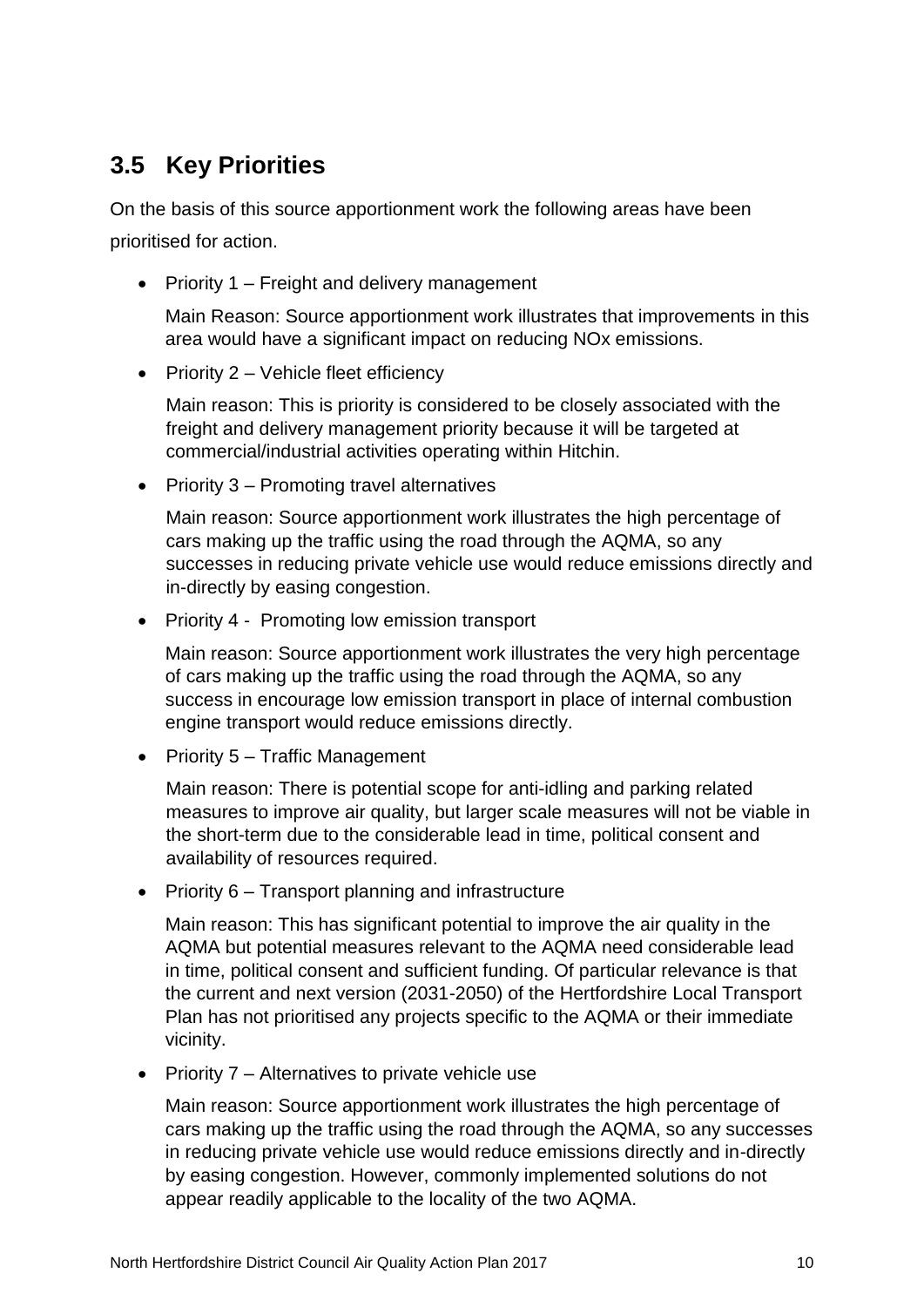• Priority 8 - Public information

Main reason: There is considerable information already available. However, efforts will be made to focus the provision of information to those areas within and around the AQMA where it could have the biggest influence on behaviour impacting the AQMA.

• Priority 9 – Policy guidance and development control

Main reason: Considerable work has been undertaken on this category of action since the Stevenage Road AQMA Action Plan published in 2013 and the relevant policies and guidance documents are judged to be in place and fit for purpose.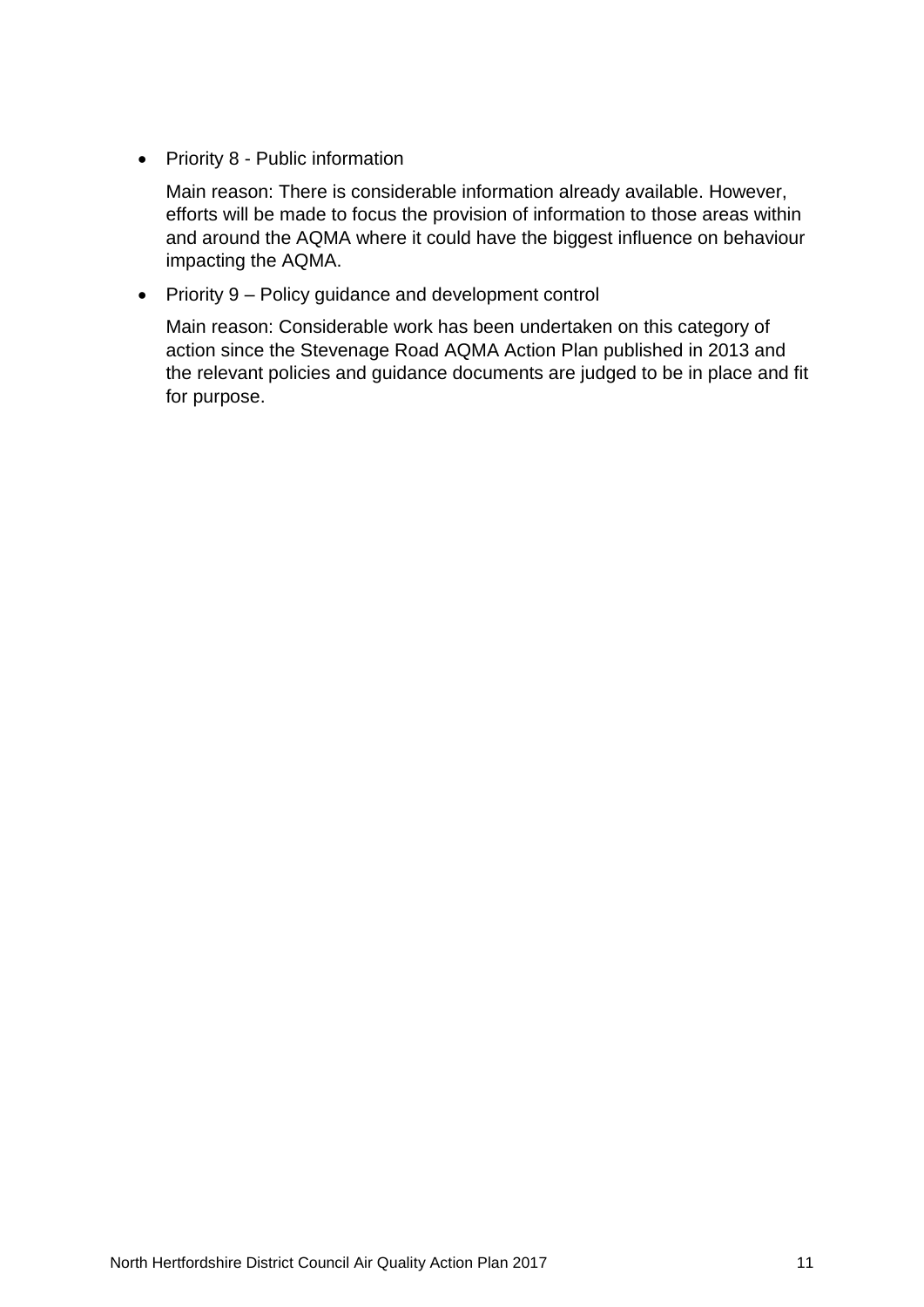# <span id="page-17-0"></span>**4. Development and Implementation of North Hertfordshire District Council AQAP**

### <span id="page-17-1"></span>**4.1 Consultation and Stakeholder Engagement**

In developing this AQAP, we have worked with other local authorities, agencies, businesses and the local community to improve local air quality. Schedule 11 of the Environment Act 1995 requires local authorities to consult the bodies listed in [Table](#page-17-2)  [4.1.](#page-17-2) In addition, we have undertaken the following stakeholder engagement:

- North Hertfordshire District Council Website
- North Hertfordshire District Council Twitter Feed
- Articles in local newspaper
- NHDC newsletter
- Letters with website address to an on-line questionnaire (Survey-Monkey) distributed directly to households within and adjacent to the two AQMA and contact details if a hard copy of the questionnaire is required.

The response to our consultation stakeholder engagement is given in Appendix A.

<span id="page-17-2"></span>

|  | Table 4.1 - Consultation Undertaken |  |
|--|-------------------------------------|--|
|--|-------------------------------------|--|

| Yes/No | <b>Consultee</b>                                                                       |
|--------|----------------------------------------------------------------------------------------|
| Yes    | the Secretary of State                                                                 |
| Yes    | the Environment Agency                                                                 |
| Yes    | the highways authority                                                                 |
| Yes    | all neighbouring local authorities                                                     |
| Yes    | other public authorities as appropriate, such as Public Health officials               |
| Yes    | bodies representing local business interests and other organisations as<br>appropriate |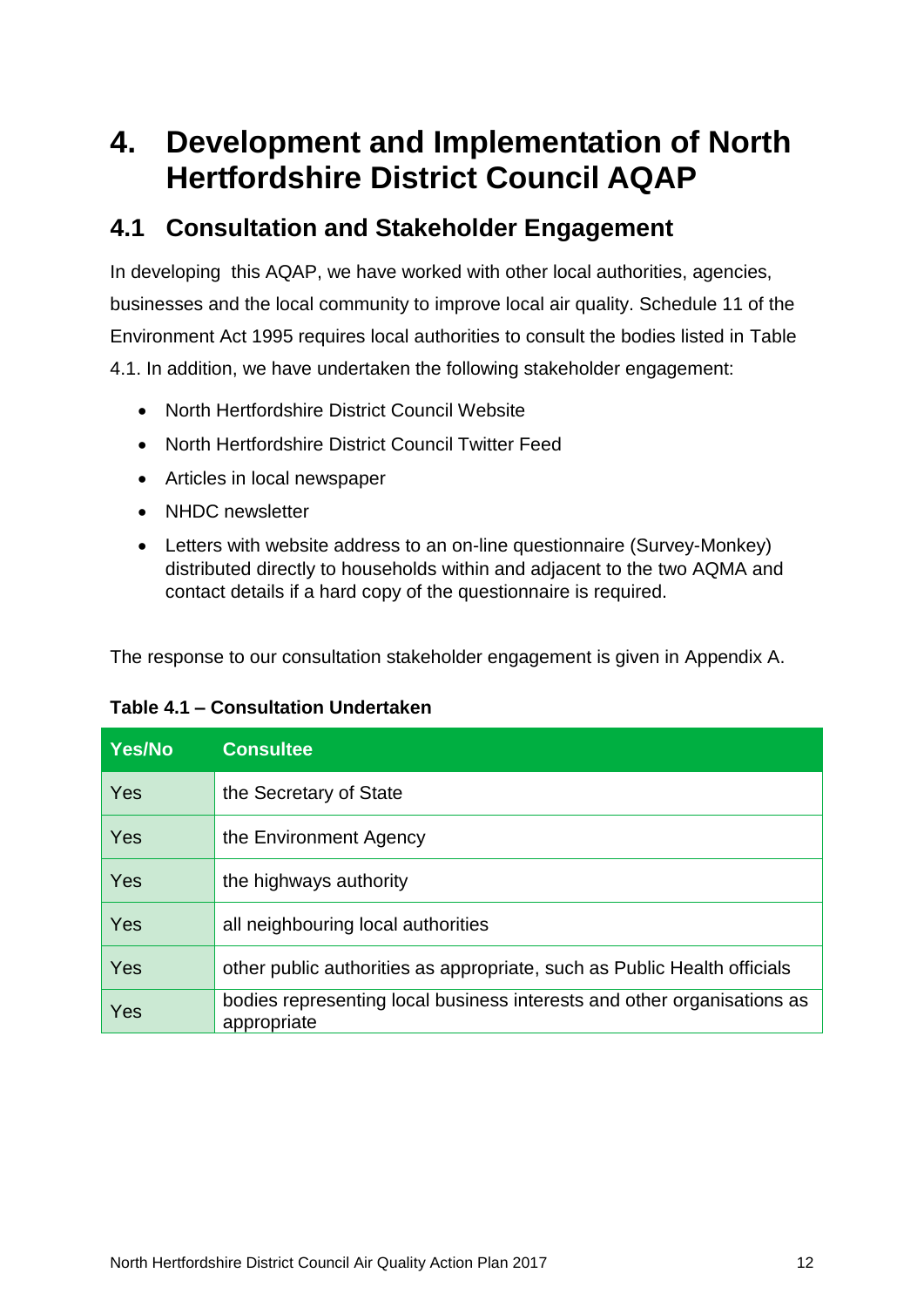## <span id="page-18-0"></span>**4.2 Steering Group**

In order to push forward the implementation of the new joint AQMA Action Plan a new Steering Group has been established. The inaugural meeting was held at Hertfordshire County Council in February 2017 in order to:

- Agree the approach of combining the Action Plan for the Stevenage Road AQMA with an Action Plan for the Payne's Park AQMA that was designated in January 2017.
- Agree an ongoing commitment to share information and work together in bringing forward any measures identified in the Action Plan
- Discuss ideas for measures that may have positive impacts on the air quality specifically within the AQMA, but also beyond, with a view to including measures within the joint Action Plan.

The Hitchin Air Quality Management Area (AQMA) Steering Group comprises of the following posts:

### **North Hertfordshire District Council**

- Environmental Protection Officer
- Environmental Health Manager
- Strategic Planning and Projects Officer
- Principal Transport Planning Officer
- Policy Officer

#### **Hertfordshire County Council**

- Transport and Highways Strategies and Programmes Manager
- Assistant Engineer, Transport Policy and Growth Team
- Health Improvement Lead, Planning and Place
- Deputy Team Leader
- Sustainable Transport and Development Officer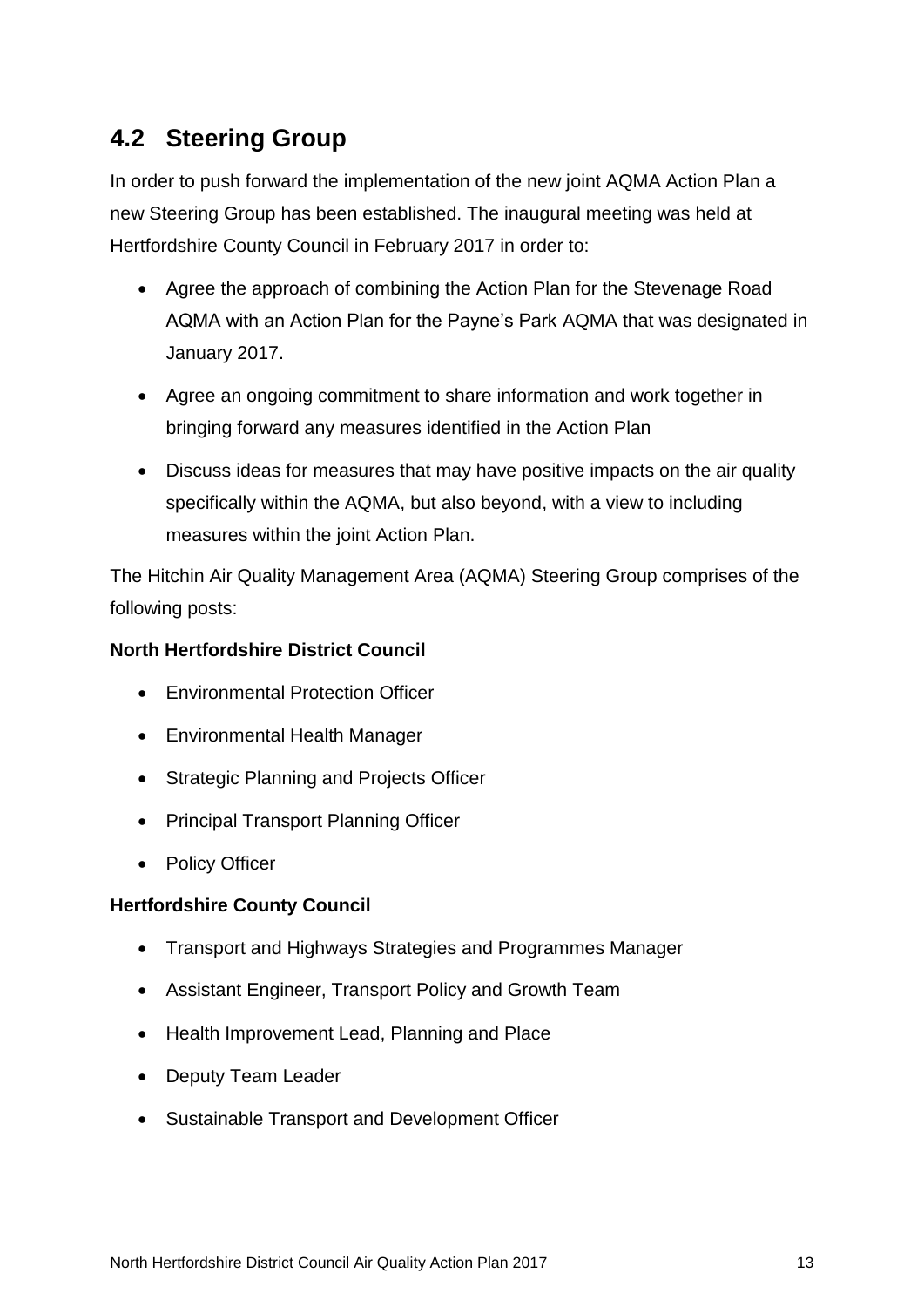All of the AQMA are associated with local roads under the management of Hertfordshire County Council, so there is no advantage in involving Highways England in the Steering Group.

It should be noted that where identified measure highlight the need for additional expertise or experience the membership of the Steering Group will flexible enough to accommodate the necessary officers.

The Steering Group will meet annually on a routine basis. This meeting will be to have an overview of progress with the implementation of the Action Plan.

Additional Steering Group meetings will be planned to coincide with key stages of the Action Plan process, such as:

- Final Draft AQMA Action Plan prior to public consultation
- Final AQMA Action Plan post-public consultation

It is not the role of the Steering Group to implement the individual measures identified within the Action Plan. It will be the responsibility of individual officers and smaller working groups to implement the individual measures depending on the nature of the measures in question.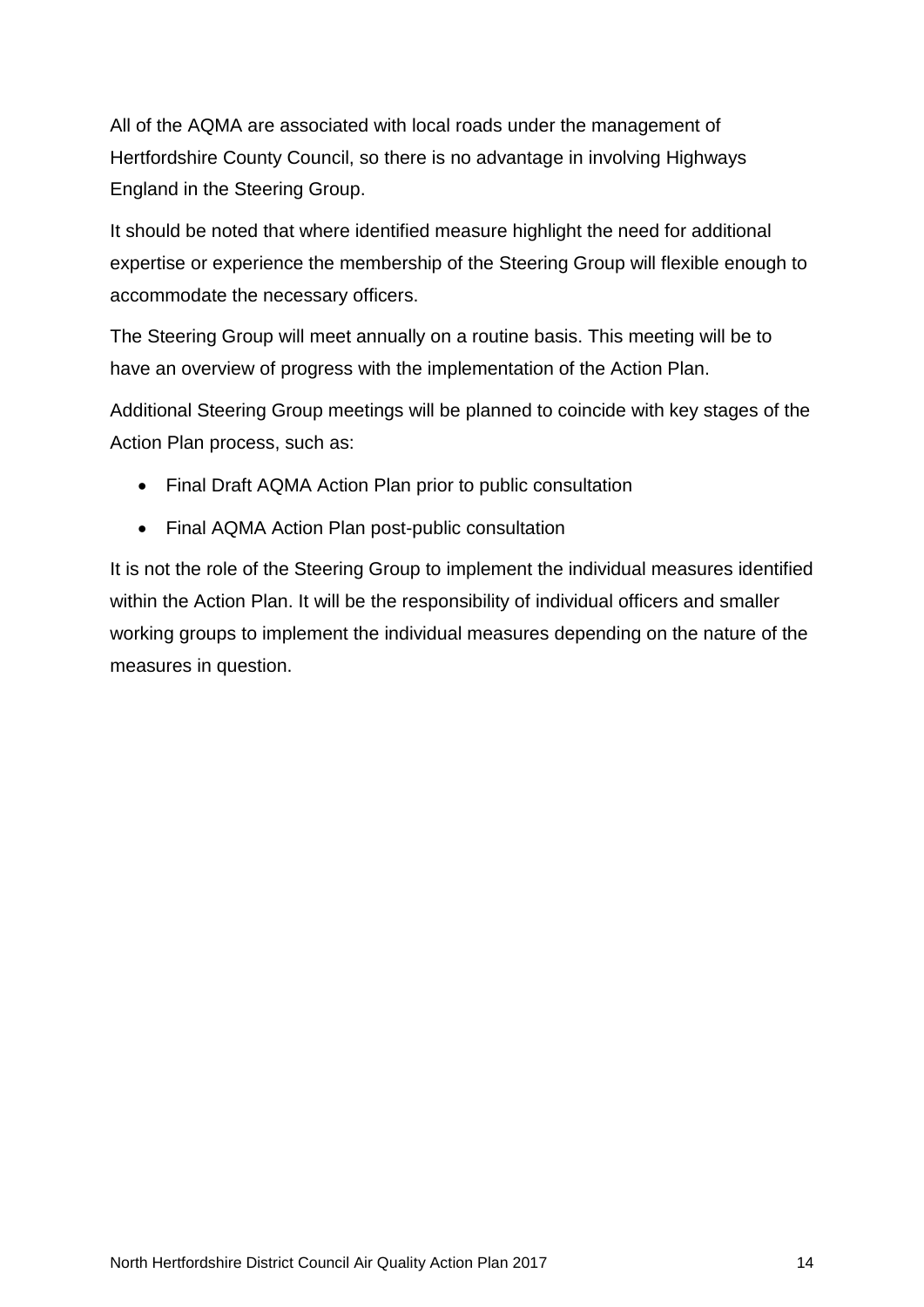# <span id="page-20-0"></span>**5. AQAP Measures**

[Table 5.1](#page-21-0) shows the North Hertfordshire District Council AQAP measures. It contains:

- a list of the actions that form part of the plan
- the responsible individual and departments/organisations who will deliver this action
- estimated cost of implementing each action (overall cost and cost to the local authority)
- expected benefit in terms of pollutant emission and/or concentration reduction
- the timescale for implementation
- how progress will be monitored

**NB:** Please see future Annual Status Reports for regular annual updates on implementation of these measures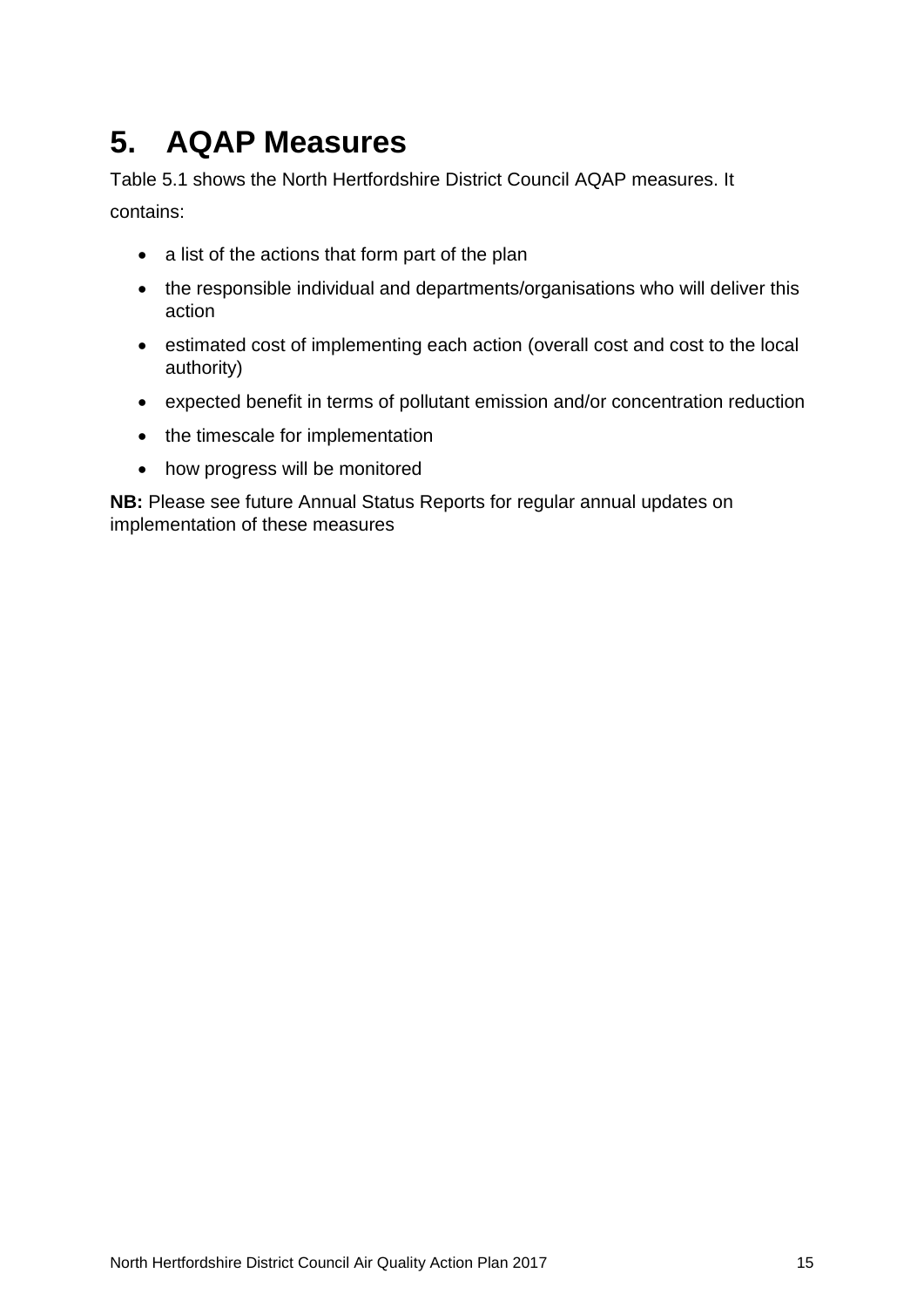<span id="page-21-0"></span>

| <b>Measure</b><br>No. | <b>Measure</b>                                                                                              | <b>EU Category</b>                                                                             | EU<br><b>Classification</b>                                                                                                    | Lead<br><b>Authority</b>         | Planning<br><b>Phase</b>  | Implementation<br><b>Phase</b> | <b>Key</b><br><b>Performance</b><br><b>Indicator</b>                                                  | <b>Target Pollution</b><br><b>Reduction in the</b><br><b>AQMA</b>                                    | <b>Progress</b><br>to Date                                         | <b>Estimated</b><br><b>Completion</b><br><b>Date</b> | <b>Comments</b>                                                                                                                                                                                            |
|-----------------------|-------------------------------------------------------------------------------------------------------------|------------------------------------------------------------------------------------------------|--------------------------------------------------------------------------------------------------------------------------------|----------------------------------|---------------------------|--------------------------------|-------------------------------------------------------------------------------------------------------|------------------------------------------------------------------------------------------------------|--------------------------------------------------------------------|------------------------------------------------------|------------------------------------------------------------------------------------------------------------------------------------------------------------------------------------------------------------|
| $\overline{1}$        | Introductions<br>to $8$<br>subsequent<br>uptake of ECO<br>Stars scheme<br>in Hitchin<br>Industrial<br>Areas | Freight<br>Delivery &<br><b>Management</b><br>And<br><b>Vehicle Fleet</b><br><b>Efficiency</b> | Delivery &<br>service plans /<br>route<br>management<br>and<br><b>Driver training</b><br><b>Fleet</b><br>efficiency<br>schemes | North Herts                      | Summer/<br>Autumn<br>2017 | Autumn/Winter<br>2017          | Numbers of<br>business<br>engaged with<br>the scheme                                                  | Targeted to both<br>the Stevenage<br>Road AQMA<br>& the<br>Payne's Park<br><b>AQMA</b>               | Initial<br>contact with<br><b>ECO Stars</b>                        | 2018 &<br>onwards                                    | Anticipated that<br>there will be new<br>business<br>interested once<br>first companies are<br>engaged with so<br>measure should be<br>ongoing                                                             |
| $\overline{2}$        | Introductions<br>to $8$<br>subsequent<br>uptake of ECO<br>Stars scheme<br>in Hitchin<br><b>Town Centre</b>  | Freight<br>Delivery &<br>Management<br>And<br><b>Vehicle Fleet</b><br>Efficiency               | Delivery &<br>service plans /<br>route<br>management<br>and<br><b>Driver training</b><br><b>Fleet efficiency</b><br>schemes    | North Herts                      | Summer/<br>Autumn<br>2017 | Autumn/Winter<br>2017          | Numbers of<br>business<br>engaged with<br>the scheme                                                  | Targeted to both<br>the Stevenage<br>Road AQMA<br>& the<br>Payne's Park<br><b>AQMA</b>               | Initial<br>contact with<br><b>ECO Stars</b>                        | 2018&<br>onwards                                     | Will aim to work<br>with Hitchin Town<br>Centre Manager.<br>Anticipated that<br>there will be new<br>business<br>interested once<br>first companies<br>are engaged with<br>so measure<br>should be ongoing |
| 3                     | Engage with &<br>promote<br>school travel<br>plans in the 9<br>Hitchin<br>schools                           | Promoting<br><b>Travel</b><br><b>Alternatives</b>                                              | <b>School travel</b><br>plans                                                                                                  | North Herts<br>& Herts CC        | Summer/<br>Autumn<br>2017 | Winter 2017                    | Numbers of<br><b>Hitchin Schools</b><br>updating &<br>proactively<br>engaging with<br>travel planning | Targeted to both<br>the Stevenage<br><b>Road AQMA</b><br>& the<br><b>Payne's Park</b><br><b>AQMA</b> | Contact<br>with<br>Schools<br>liaison<br>officers at<br><b>HCC</b> | 2018 &<br>onwards                                    | Will work with<br>HCC officers.<br>travel planning<br>contractors &<br>schools to<br>optimise existing<br>or introduce new<br>plans                                                                        |
| $\overline{4}$        | Promotion of<br>walking &<br>cycling for<br>commuting<br>within NH                                          | Promoting<br><b>Travel</b><br><b>Alternatives</b>                                              | <b>Promotion of</b><br>walking and<br>cycling                                                                                  | <b>North Herts</b><br>& Herts CC | 2018                      | 2018                           | Not defined                                                                                           | Not specific to<br>the two AQMA                                                                      | None                                                               | Not specified                                        | Will work with<br><b>NHDC Active</b><br><b>Communities Team</b><br>to investigate<br>initiatives to<br>promote walking &<br>cycling                                                                        |

### **Table 5.1 ‒ Air Quality Action Plan Measures**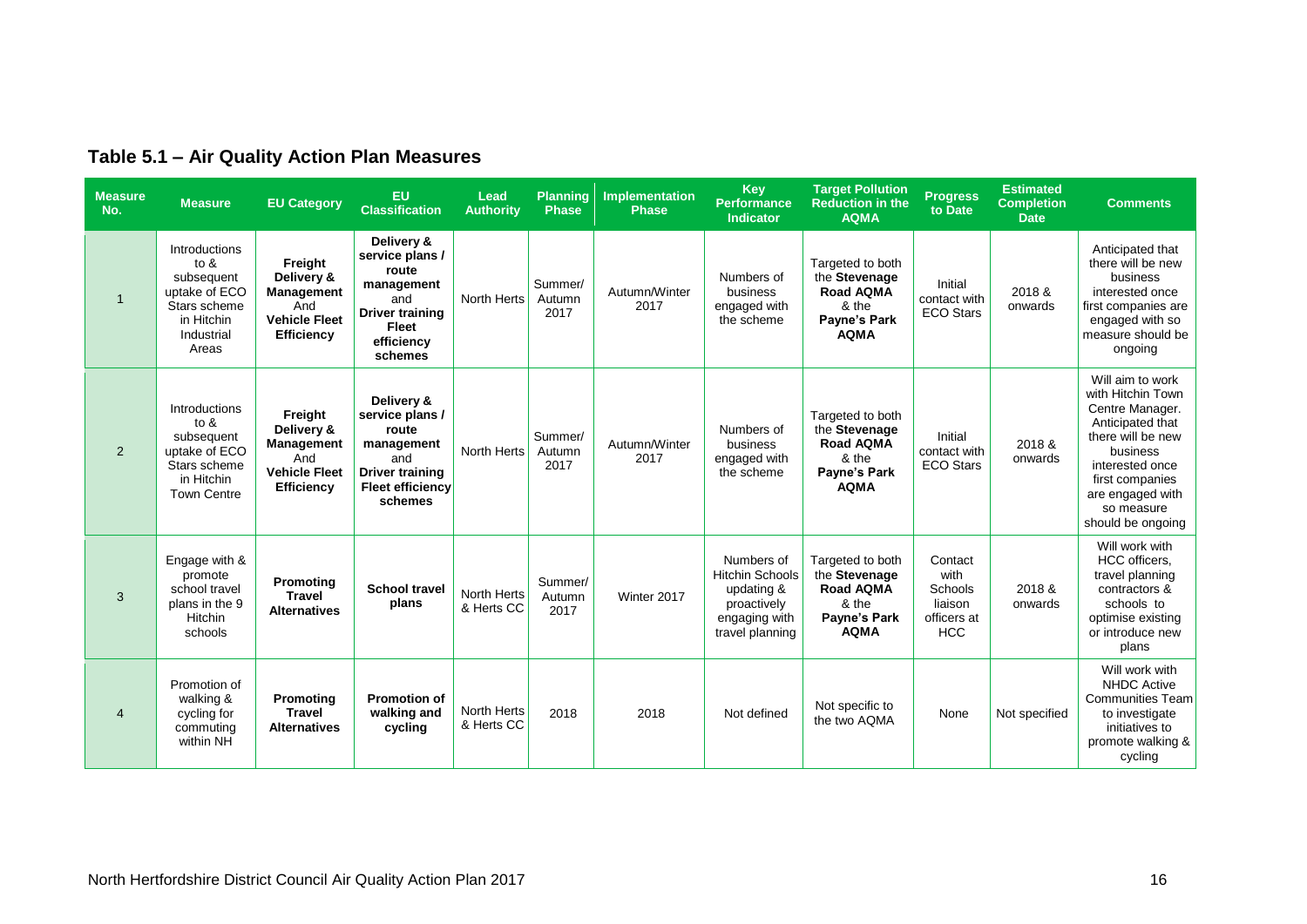| <b>Measure</b><br>No. | <b>Measure</b>                                                                                                     | <b>EU Category</b>                                      | EU<br><b>Classification</b>                                     | Lead<br><b>Authority</b>  | <b>Planning</b><br><b>Phase</b> | Implementation<br><b>Phase</b> | <b>Key</b><br><b>Performance</b><br><b>Indicator</b>                                           | <b>Target Pollution</b><br><b>Reduction in the</b><br><b>AQMA</b>                                                       | <b>Progress</b><br>to Date                                                                              | <b>Estimated</b><br><b>Completion</b><br><b>Date</b>              | <b>Comments</b>                                                                                                                                                       |
|-----------------------|--------------------------------------------------------------------------------------------------------------------|---------------------------------------------------------|-----------------------------------------------------------------|---------------------------|---------------------------------|--------------------------------|------------------------------------------------------------------------------------------------|-------------------------------------------------------------------------------------------------------------------------|---------------------------------------------------------------------------------------------------------|-------------------------------------------------------------------|-----------------------------------------------------------------------------------------------------------------------------------------------------------------------|
| $5\phantom{1}$        | Increasing/<br>improving<br>publicly<br>available re-<br>charging for<br>Electric<br>Vehicles (EV)<br>in car parks | Promoting<br>Low<br>Emission<br><b>Transport</b>        | <b>Procuring</b><br>alternative<br>refuelling<br>infrastructure | <b>North Herts</b>        | 2017                            | 2017                           | EV ownership<br>numbers in<br>Hertfordshire &<br>records of<br>usage of<br>available posts     | Not specific to<br>the AQMA                                                                                             | Upgrading<br>of existing<br>units to fully<br>functional<br><b>PAYG units</b>                           | 2017 for<br>upgrades<br>Ongoing for<br>potential<br>new sites     | Considerable<br>disruption to<br>existing<br>infrastructure for<br>new EV owners<br>due to Source<br>East leaving the<br>market. Hence<br>need for this<br>measure    |
| 6                     | Increasing/<br>improving<br>publicly<br>available re-<br>charging for<br>on-street EV                              | Promoting<br>Low<br>Emission<br><b>Transport</b>        | <b>Procuring</b><br>alternative<br>refuelling<br>infrastructure | North Herts<br>& Herts CC | 2017                            | To be<br>determined            | Introduction of<br>on-street re-<br>charging<br>infrastructure                                 | Will initially be<br>focussed on<br>Hitchin, but<br>actual if any<br>infrastructure will<br>depend on many<br>variables | Contact<br>with<br>OLEV/EST<br>staff<br>responsible<br>for new<br>grant<br>scheme                       | To be<br>determined                                               | Early stages only<br>looking to establish<br>if this is a viable<br>option, because<br>previous iteration<br>of OLEV national<br>scheme was<br>unsuccessful           |
| $\overline{7}$        | Increasing<br>private<br>availability of<br>recharging<br>infrastructure<br>for Electric<br>Vehicles               | Promoting<br>Low<br>Emission<br><b>Transport</b>        | <b>Procuring</b><br>alternative<br>refuelling<br>infrastructure | North Herts               | Complete                        | Ongoing                        | Numbers of<br>planning<br>permissions<br>with conditions<br>in place for EV<br>charging points | Requirement for<br>EV infrastructure<br>to be part of all<br>new planning<br>permissions is<br>District wide            | Standard<br>conditions<br>available &<br>supported<br>by Local<br>Plan Policy<br>& quidance<br>document | Ongoing via<br>planning<br>application<br>consultation<br>process | First developments<br>completed with<br>Infrastructure in<br>place. Multiple<br>permissions<br>granted with EV<br>recharging<br>infrastructure<br>conditions in place |
| 8                     | Dedicated &<br>free parking<br>bays for EVs<br>at charging<br>points                                               | Promoting<br>Low<br><b>Emission</b><br><b>Transport</b> | Priority<br><b>Parking for</b><br><b>LEVs</b>                   | North Herts               | Complete                        | Complete                       | Continuation of<br>agreement not<br>to charge for<br>EV parking at<br>charge points            | 4 x charging<br>points at Hitchin<br>public car parks<br>with associated<br>free parking                                | Principle<br>established                                                                                | Complete                                                          | Will advocate<br>continued support<br>of this approach                                                                                                                |
| 9                     | <b>Review NHDC</b><br>fleet with<br>focus on<br>replacement<br>of diesel with<br>low emission<br>vehicles          | Promoting<br>Low<br>Emission<br><b>Transport</b>        | Company<br>vehicle<br>procurement                               | <b>North Herts</b>        | 2018                            | 2018/19                        | Presence in<br>NHDC fleet of<br>Low Emission<br>Vehicles                                       | Not specific to<br>Hitchin                                                                                              | 2015 study<br>failed to<br>make<br>business<br>case for EV<br>uptake. Re-<br>run study<br>2018          | 2019                                                              | Hoped that<br>improved range &<br>greater<br>geographical<br>spread of charging<br>points will enable<br>some EV uptake                                               |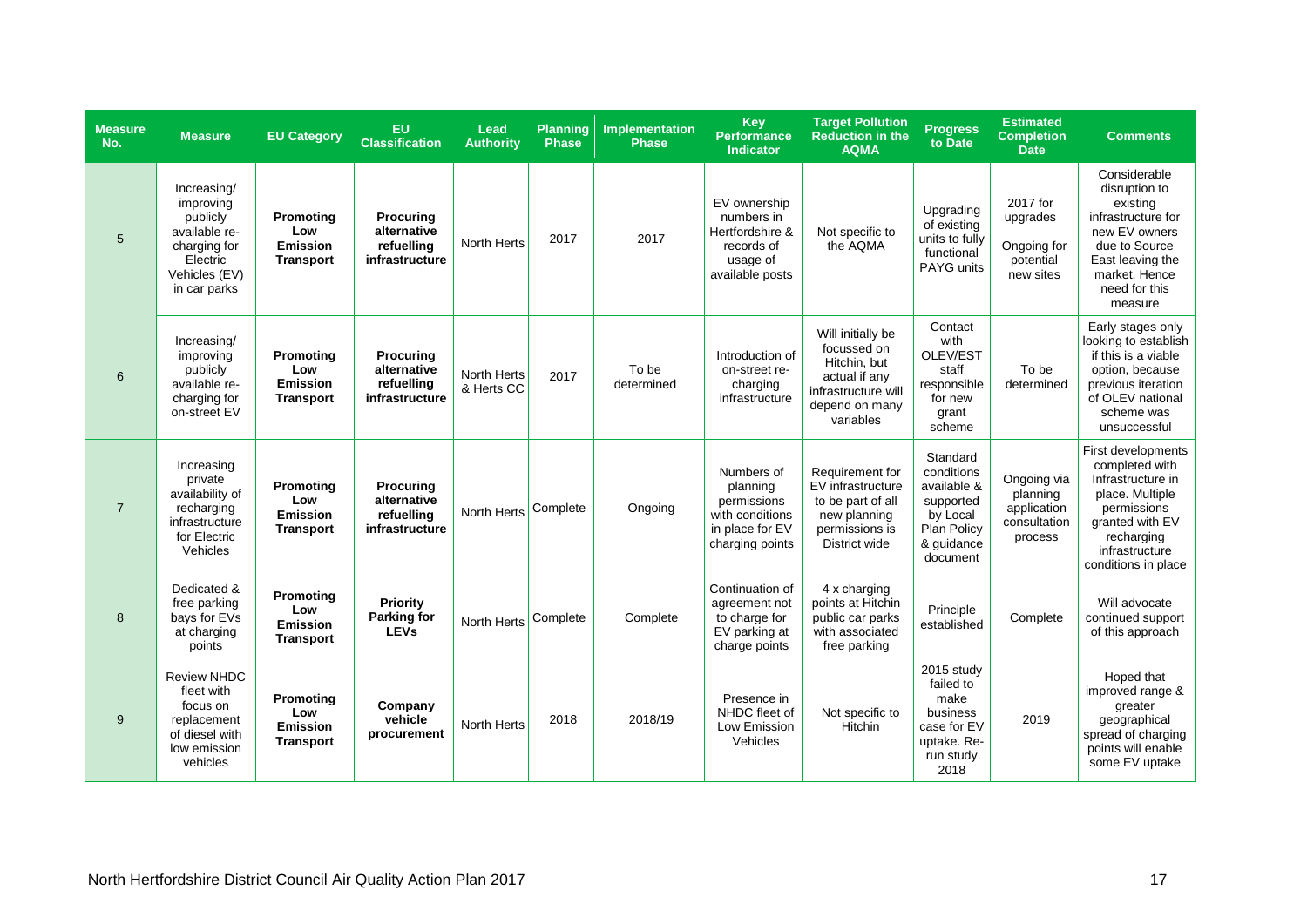| <b>Measure</b><br>No. | <b>Measure</b>                                                                                                                            | <b>EU Category</b>                                      | EU<br><b>Classification</b>                | Lead<br><b>Authority</b>       | <b>Planning</b><br><b>Phase</b> | Implementation<br><b>Phase</b>                                             | <b>Key</b><br><b>Performance</b><br><b>Indicator</b>                                                                                                    | <b>Target Pollution</b><br><b>Reduction in the</b><br><b>AQMA</b>                                                                                                  | <b>Progress</b><br>to Date                                                                   | <b>Estimated</b><br><b>Completion</b><br><b>Date</b> | <b>Comments</b>                                                                                                                                                                                    |
|-----------------------|-------------------------------------------------------------------------------------------------------------------------------------------|---------------------------------------------------------|--------------------------------------------|--------------------------------|---------------------------------|----------------------------------------------------------------------------|---------------------------------------------------------------------------------------------------------------------------------------------------------|--------------------------------------------------------------------------------------------------------------------------------------------------------------------|----------------------------------------------------------------------------------------------|------------------------------------------------------|----------------------------------------------------------------------------------------------------------------------------------------------------------------------------------------------------|
| 10                    | Establish legal<br>status of anti-<br>idling<br>provision<br>(S.42 Road<br><b>Traffic Act</b><br>1988) &<br>application by<br><b>NHDC</b> | <b>Traffic</b><br><b>Management</b>                     | Anti-idling<br>enforcement                 | <b>North Herts</b>             | 2017                            | To be<br>determined                                                        | Is legislation<br>applicable<br>Are resources<br>available to act<br>on legislation<br>Statistics of<br>prosecutions<br>&/or frequency<br>of occurrence | Targeted<br>specifically at<br><b>Stevenage Road</b><br><b>AQMA</b> where<br>there are<br>business taking<br>deliveries & on-<br>street parking for<br>residences. | Initial<br>enquiry with<br><b>NHDC</b><br>Legal<br>Services &<br>Parking<br>Enforce-<br>ment | To be<br>determined                                  | None                                                                                                                                                                                               |
| 11                    | Review on-<br>street parking<br>designation &<br>enforcement<br>at Stevenage<br>Road & Upper<br>Tilehouse<br><b>Street</b>                | <b>Traffic</b><br>Management                            | Parking<br>Enforcement<br>on Highway       | North Herts                    | Autumn/<br>Winter<br>2017       | 2018                                                                       | Changes to<br>parking<br>controls &<br>enforcement<br>activity.<br>Reduced<br>queuing                                                                   | Targeted at<br><b>Stevenage Road</b><br><b>AQMA</b> and<br>Payne's Park<br><b>AQMA</b> (Upper<br><b>Tilehouse Street)</b>                                          | None                                                                                         | 2019                                                 | Identified as a<br>possible option at<br>the Steering<br><b>Group Meeting</b><br>February 2017                                                                                                     |
| 12                    | Hitchin<br>Industrial<br><b>Estate Relief</b><br>Road                                                                                     | <b>Traffic</b><br><b>Management</b>                     | <b>Strategic</b><br>Highway<br>Improvement | Herts CC                       | Ongoing                         | Decision on<br>whether<br>implementation<br>will happen is not<br>imminent | If road is<br>constructed -<br>changes in<br>numbers of<br>HGV & impact<br>on pollution<br>levels                                                       | Targeted at<br><b>Stevenage Road</b><br>AQMA and<br>Payne's Park<br><b>AQMA</b>                                                                                    | Feasibility<br>Study under<br>way at HCC                                                     | Not Known                                            | Project dependant<br>on HCC &<br>associated<br>financial, need &<br>political issues.<br>North Herts to be<br>present at HCC<br>Highways'<br>quarterly<br>Stevenage & NH<br><b>Scheme Meetings</b> |
| 13                    | Engage with<br>Herts CC on<br>development<br>of Local<br>Growth &<br><b>Transport Plan</b>                                                | <b>Traffic</b><br><b>Management</b>                     | <b>Strategic</b><br>Highway<br>Improvement | North Herts<br>via Herts<br>CC | 2017                            | 2018 onwards                                                               | Inclusion of Air<br>Quality as<br>consideration<br>for prioritising<br>projects for<br>North Herts                                                      | Growth &<br><b>Transport Plan</b><br>(GTP) naturally<br>expected to<br>focus on key<br>routes incl.<br>through AQMA                                                | Evidence<br>base data<br>collection to<br>begin 2017                                         | 2018/19                                              | No schemes of<br>relevance are<br>being put forward<br>in the LTP4 2031-<br>2050. So<br>emphasis will be<br>on engagement<br>with GTP                                                              |
| 14                    | <b>Baseline</b><br>$survey - state$<br>of cycling<br>provision in<br>Hitchin                                                              | <b>Transport</b><br>Planning &<br><b>Infrastructure</b> | <b>Cycle Network</b>                       | North Herts<br>with HCC        | 2018                            | Post 2018                                                                  | Thorough<br>understanding<br>of the current<br>situation &<br>identification of<br>future options                                                       | Focussed on<br>Hitchin so<br>potential for<br>impact at both<br><b>AQMA</b>                                                                                        | None                                                                                         | Not Known                                            | None                                                                                                                                                                                               |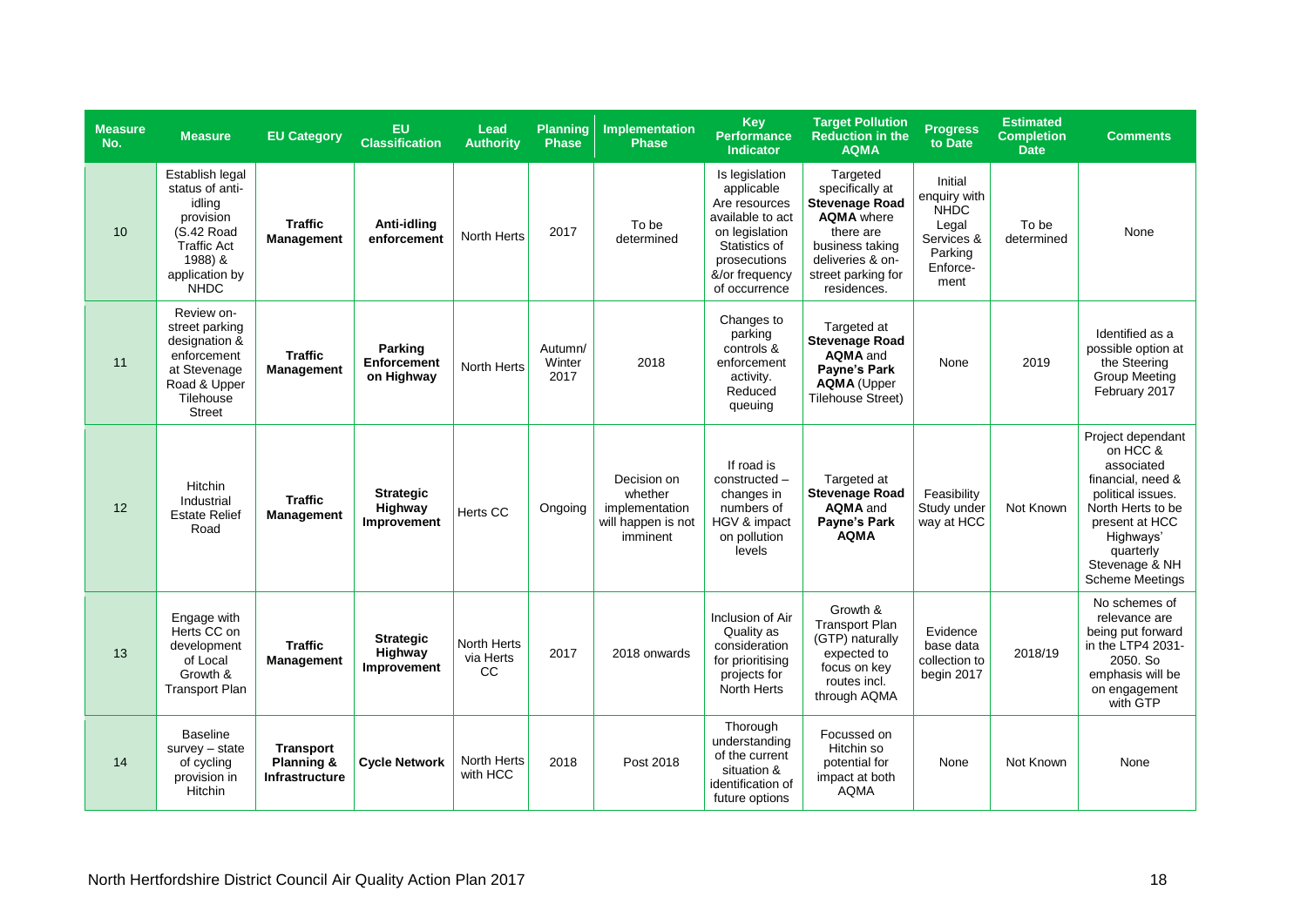| <b>Measure</b><br>No. | <b>Measure</b>                                                      | <b>EU Category</b>                                  | <b>EU</b><br><b>Classification</b> | Lead<br><b>Authority</b>                      | Planning<br>Phase                   | Implementation<br><b>Phase</b>      | Key<br><b>Performance</b><br><b>Indicator</b>                                                                          | <b>Target Pollution</b><br><b>Reduction in the</b><br><b>AQMA</b>                             | <b>Progress</b><br>to Date                                                                                            | <b>Estimated</b><br><b>Completion</b><br><b>Date</b> | <b>Comments</b>                                                                                                                     |
|-----------------------|---------------------------------------------------------------------|-----------------------------------------------------|------------------------------------|-----------------------------------------------|-------------------------------------|-------------------------------------|------------------------------------------------------------------------------------------------------------------------|-----------------------------------------------------------------------------------------------|-----------------------------------------------------------------------------------------------------------------------|------------------------------------------------------|-------------------------------------------------------------------------------------------------------------------------------------|
| 15                    | Workplace &<br>School based<br>car sharing                          | <b>Alternatives</b><br>to Private Car<br>Use        | Car & lift<br>sharing<br>schemes   | <b>North Herts</b>                            | 2017                                | Autumn / Winter<br>2017             | Uptake by<br>businesses &<br>schools                                                                                   | Targeted to both<br>the Stevenage<br><b>Road AQMA</b><br>& the<br>Payne's Park<br><b>AQMA</b> | Contact<br>with bodies<br>able to<br>facilitate<br>such a<br>measure                                                  | 2018 and<br>onwards                                  | Linked directly to<br>Measures 1, 2 & 3<br>as it would be<br>hoped that this<br>may be an<br>outcome                                |
| 16                    | Car clubs for<br>new<br>developments                                | <b>Alternatives</b><br>to Private Car<br><b>Use</b> | <b>Car Clubs</b>                   | North Herts                                   | Planning<br>application<br>specific | Planning<br>application<br>specific | Prevalence of<br>car clubs in<br>North Herts                                                                           | Not targeted at<br><b>AQMA</b>                                                                | Car clubs<br>identified<br>as air<br>pollution<br>mitigation<br>measure<br>within<br>planning<br>quidance<br>document | Ongoing<br>depending on<br>planning<br>permissions   | None                                                                                                                                |
| 17                    | Participate in<br><b>National Clean</b><br>Air Day                  | <b>Public</b><br>Information                        | Internet &<br>electronic<br>media  | Herts CC                                      | Ongoing                             | June 2017                           | Publicity<br>generated                                                                                                 | Not targeted at<br><b>AQMA</b>                                                                | Attending<br><b>HCC</b><br>working<br>group                                                                           | June 2017 &<br>annually<br>thereafter                | None                                                                                                                                |
| 18                    | Air Quality<br>Notification<br>System                               | <b>Public</b><br><b>Information</b>                 | <b>Air Pollution</b><br>Alert      | <b>Herts CC</b>                               | Complete                            | Summer 2017                         | Publicity &<br>awareness.<br>Potentially<br>reduced<br>emergency<br>admissions<br>related to<br>pulmonary<br>disorders | Targeted at<br>vulnerable<br>sectors of<br>population rather<br>than<br>geographical<br>area  | Data<br>collection &<br>dissemin-<br>ation<br>mechanisms<br>in place.<br>Beta testing<br>underway                     | Summer 2017                                          | Organised via<br><b>HCC</b> Public Health<br>based on Herts<br>and Beds AQ<br>Forum data<br>collection and<br>management<br>systems |
| 19                    | Engage with<br>schools to<br>raise<br>awareness of<br>air pollution | <b>Public</b><br>Information                        | Other<br>mechanisms                | North Herts<br>in liaison<br>with Herts<br>CC | 2017/18                             | 2018                                | Number of<br>schools<br>utilising the Air<br>Pollution<br>teaching toolkit                                             | Schools within<br>Hitchin will be<br>targeted                                                 | Air Quality<br>for Schools<br>Toolkit<br><b>Resources</b><br>are upload to<br>the Herts<br>Grid for<br>learning       | 2018<br>Onwards                                      | Toolkit is available<br>needs to be<br>effectively<br>publicised within<br><b>North</b><br>Hertfordshire                            |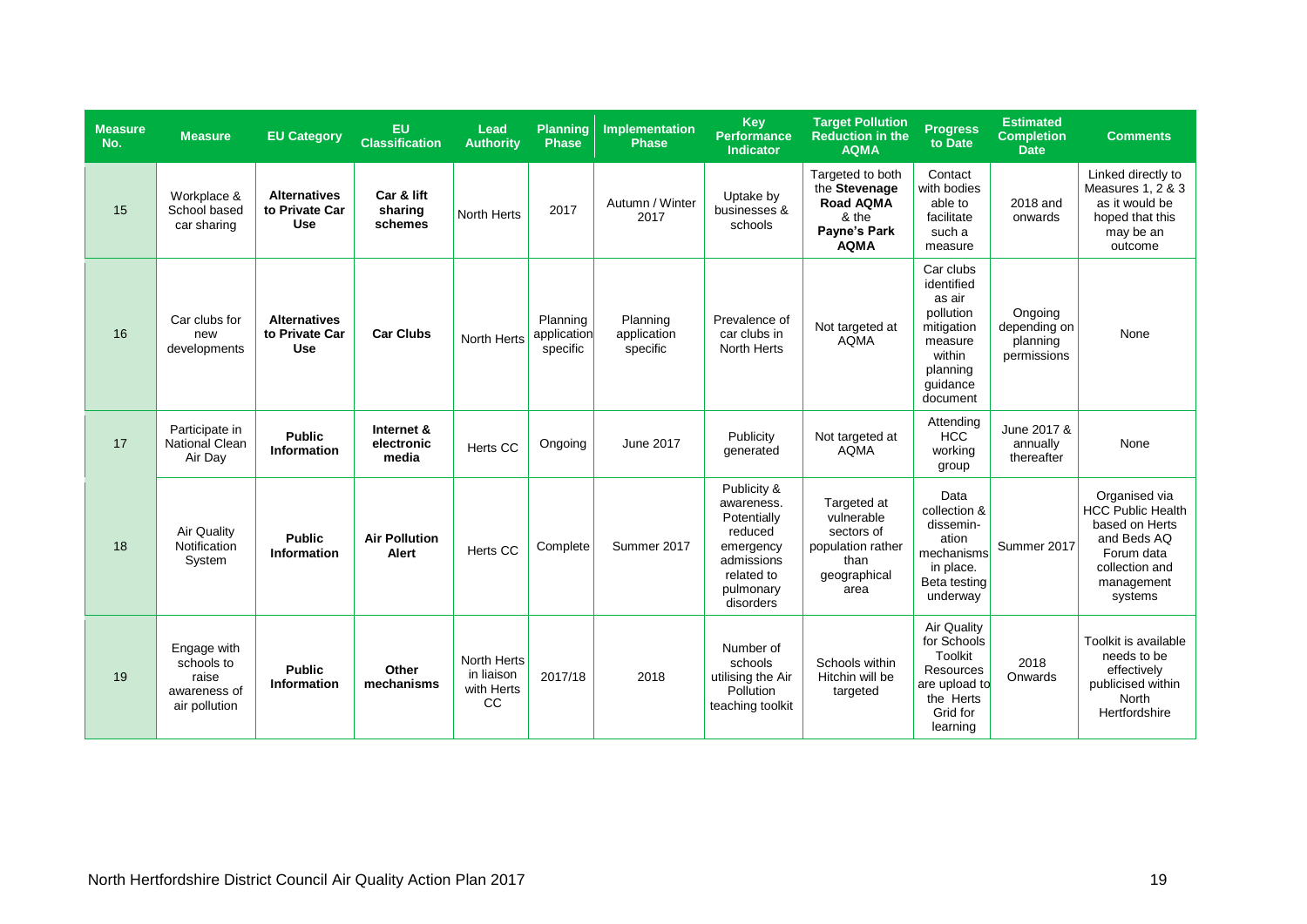| <b>Measure</b><br>No. | <b>Measure</b>                                                                                                                                   | <b>EU Category</b>                                           | <b>EU</b><br><b>Classification</b>                                        | Lead<br><b>Authority</b>           | <b>Planning</b><br><b>Phase</b> | Implementation<br><b>Phase</b> | <b>Key</b><br><b>Performance</b><br><b>Indicator</b>                                                              | <b>Target Pollution</b><br><b>Reduction in the</b><br><b>AQMA</b> | <b>Progress</b><br>to Date                                                                  | <b>Estimated</b><br><b>Completion</b><br><b>Date</b>                    | <b>Comments</b>                                                                                                      |
|-----------------------|--------------------------------------------------------------------------------------------------------------------------------------------------|--------------------------------------------------------------|---------------------------------------------------------------------------|------------------------------------|---------------------------------|--------------------------------|-------------------------------------------------------------------------------------------------------------------|-------------------------------------------------------------------|---------------------------------------------------------------------------------------------|-------------------------------------------------------------------------|----------------------------------------------------------------------------------------------------------------------|
| 20                    | Local Plan<br>Policy and Air<br>Quality<br>Planning<br>Guidance<br>Document                                                                      | <b>Policy</b><br>Guidance &<br><b>Development</b><br>Control | Air Quality &<br><b>Planning</b><br>Guidance &<br><b>Policy</b>           | North Herts                        | Complete                        | Ongoing                        | Local Plan<br>Policy<br>accepted by<br>Inspector                                                                  | Not targeted at<br><b>AOMA</b>                                    | Policy in<br><b>Final Draft</b><br>of Local<br>Plan<br>AQ<br>Planning<br>Guidance<br>in use | 2017 for<br>Local Plan<br>Policy<br>AQ Planning<br>Guidance<br>complete | Planning<br>consultations need<br>to be continually<br>responded to, to<br>ensure<br>developments are<br>appropriate |
| 21                    | Herts & Beds<br>Air Quality<br>Forum<br>incorporating<br>Public Health.<br>Transport<br>Planners and<br>Development<br>Control<br>representation | <b>Policy</b><br>Guidance &<br><b>Development</b><br>Control | Regional<br><b>Groups Co-</b><br>ordinating<br>Programmes<br>& Strategies | North Herts<br>(Chair of<br>group) | Complete <sup>1</sup>           | Ongoing                        | County-wide<br>initiatives and<br>joint working                                                                   | Not targeted at<br><b>AQMA</b>                                    | Active &<br>well-<br>established<br>Working<br>Group                                        | Completed<br>but work<br>ongoing                                        | None                                                                                                                 |
| 22                    | Green Wall                                                                                                                                       | Other                                                        | Other                                                                     | North Herts                        | 2017/18                         | 2018/19                        | Green Wall in<br>place on west<br>side of Park<br>Way<br>approaching<br>Payne's Park<br>roundabout<br>(if viable) | Targeted at<br>Payne's Park<br><b>AQMA</b>                        | None                                                                                        | 2019<br>(if viable)                                                     | Will need funding<br>from Defra or<br>Planning<br>Permission<br>Obligations                                          |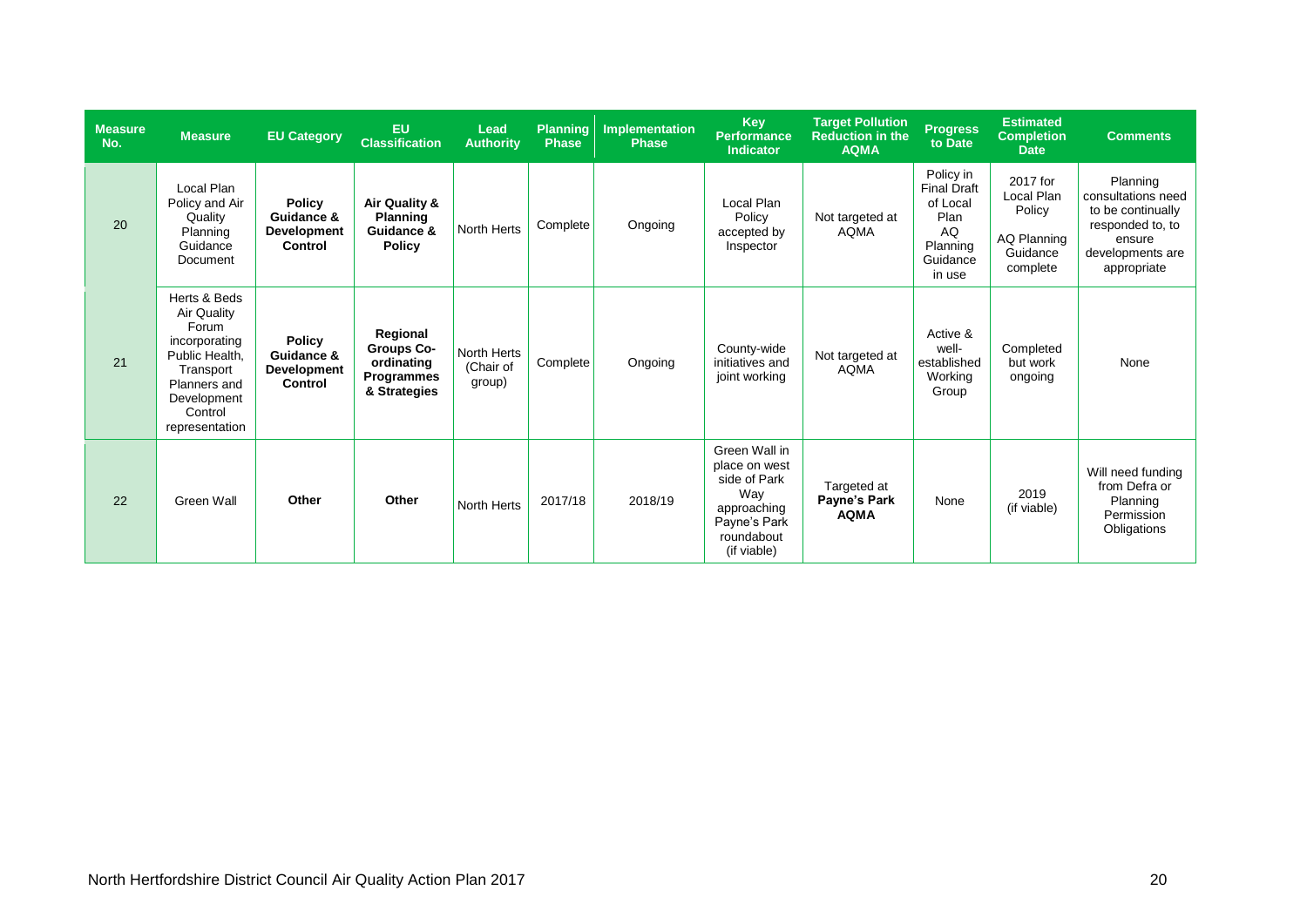## **Appendix A: Response to Consultation**

**Table A.1 ‒ Summary of Responses to Consultation and Stakeholder Engagement on the AQAP**

| <b>Consultee</b> | <b>Category</b> | Response |
|------------------|-----------------|----------|
|                  |                 |          |
|                  |                 |          |
|                  |                 |          |
|                  |                 |          |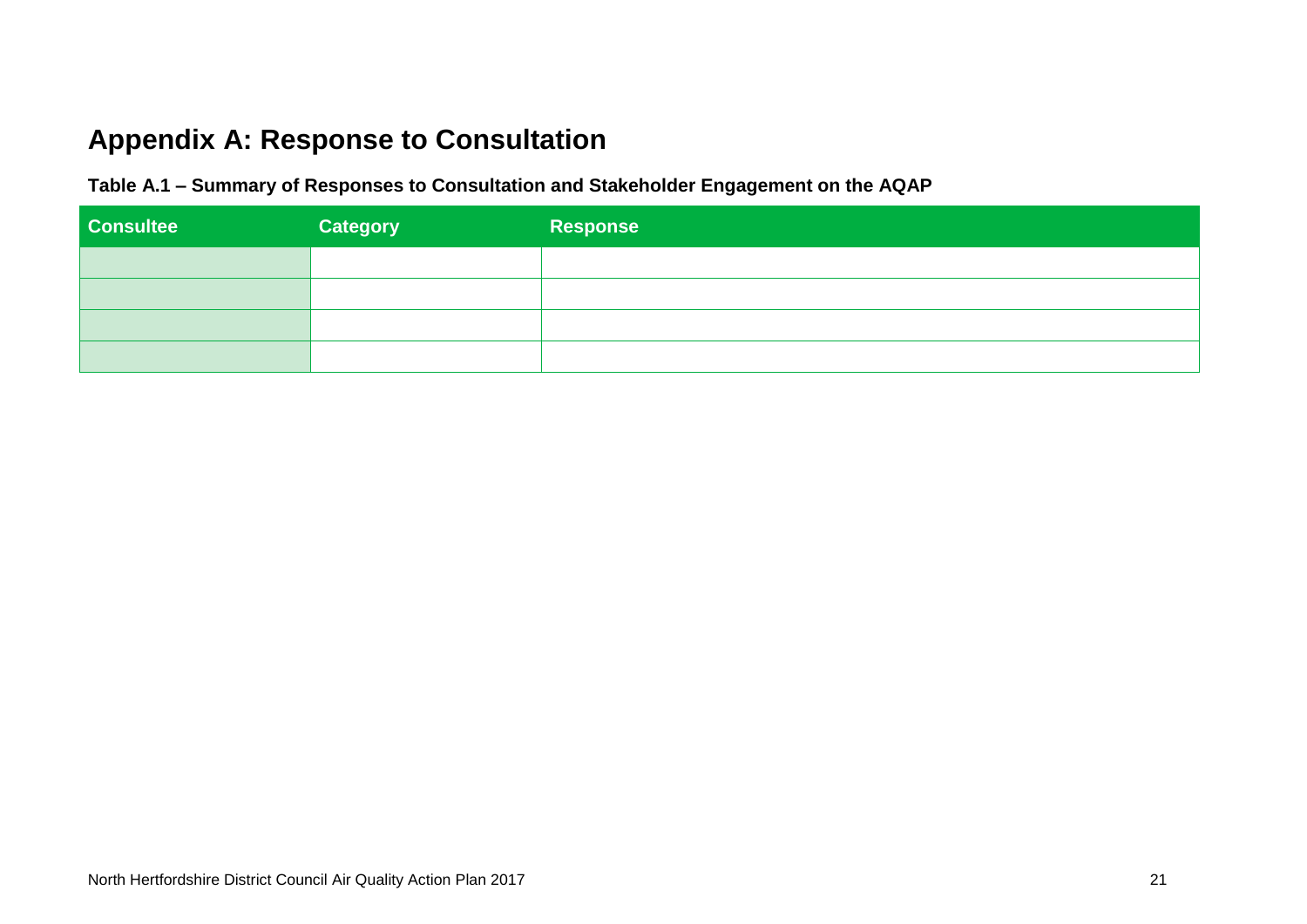## **Appendix B: Reasons for Not Pursuing Action Plan Measures**

| <b>Action category</b> | <b>Action description</b> | Reason action is not being pursued (including<br><b>Stakeholder views)</b> |
|------------------------|---------------------------|----------------------------------------------------------------------------|
|                        |                           |                                                                            |
|                        |                           |                                                                            |
|                        |                           |                                                                            |
|                        |                           |                                                                            |
|                        |                           |                                                                            |
|                        |                           |                                                                            |

**Table B.1 ‒ Action Plan Measures Not Pursued and the Reasons for that Decision**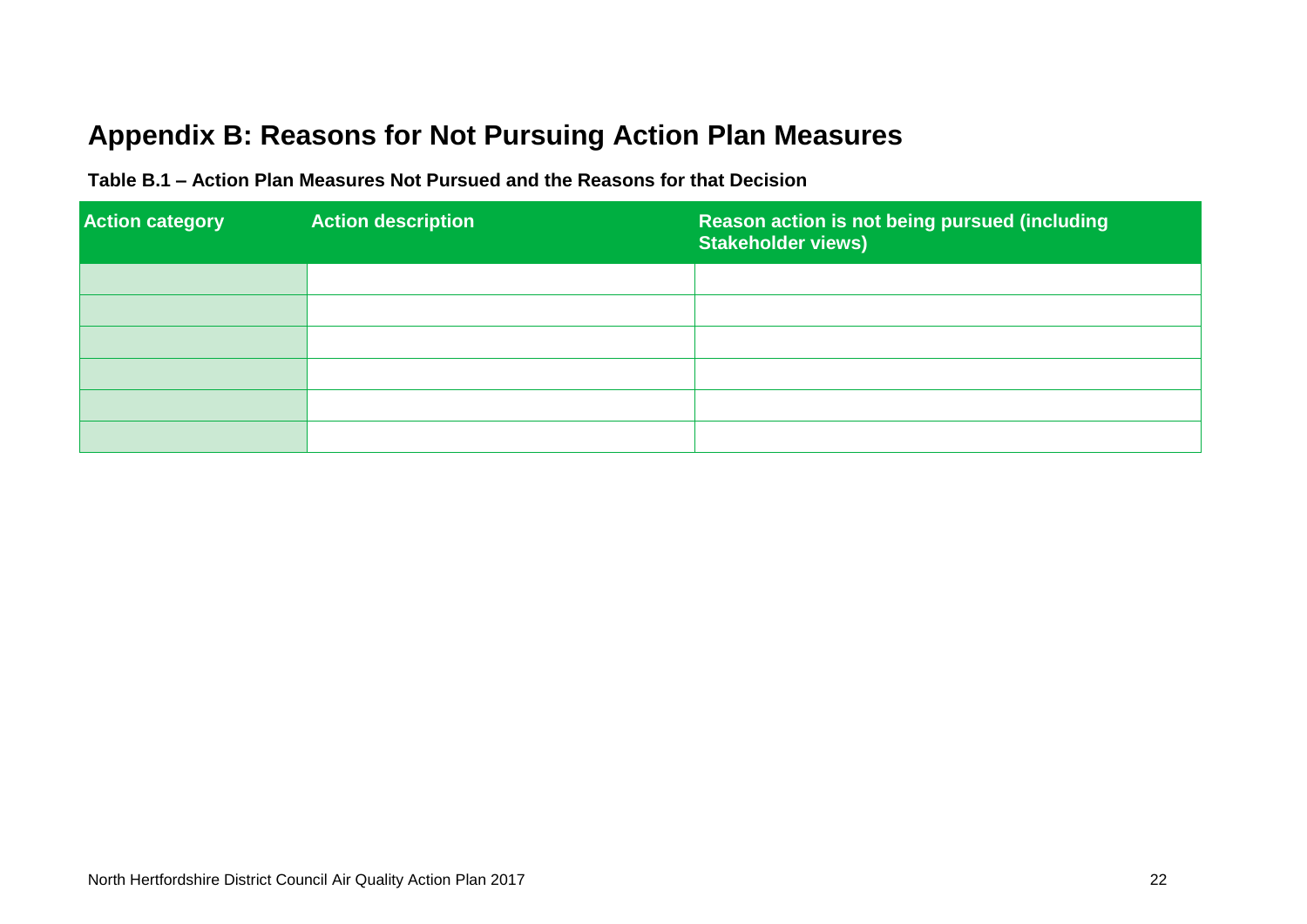## **Appendix C: Calculation of Concentrations of Nitrogen Dioxide at Nearest Residential Receptors within the Hitchin AQMA**

**Table C.1. Impact, on concentration of NO2, of distance from kerbside to monitoring point NH92 and to the nearest receptor** 

|               | How far from the KERB was your measurement made                               |          |                        |
|---------------|-------------------------------------------------------------------------------|----------|------------------------|
| Step 1        | (in metres)?                                                                  | 2        | metres                 |
| Step 2        | How far from the KERB is your receptor (in metres)?                           | 5        | metres                 |
|               | What is the local annual mean background NO <sub>2</sub> concentration        |          |                        |
| Step 3        | (in $\mu$ g/m <sup>3</sup> )?                                                 | 15.16449 | $\mu$ g/m <sup>3</sup> |
|               | What is your measured annual mean NO <sub>2</sub> concentration               |          |                        |
| Step 4        | (in $\mu$ g/m <sup>3</sup> )?                                                 | 50.1     | $\mu$ g/m <sup>3</sup> |
|               | The predicted annual mean $NO2$ concentration (in $\mu$ g/m <sup>3</sup> ) at |          |                        |
| <b>Result</b> | vour receptor                                                                 | 42.6     | $\mu$ g/m <sup>3</sup> |

#### **on Stevenage Road**

(Issue 4: 25/01/11. Created by Dr Ben Marner; Approved by Prof Duncan Laxen. Contact: benmarner@aqconsultants.co.uk)

**Table C.2. Impact on concentration of NO<sup>2</sup> of distance from kerbside to monitoring point NH93 and to the nearest receptor** 

#### **(2015) at Payne's Park/Park Way**

|               | How far from the KERB was your measurement made                               |          |                        |
|---------------|-------------------------------------------------------------------------------|----------|------------------------|
| Step 1        | (in metres)?                                                                  | 1.6      | metres                 |
| Step 2        | How far from the KERB is your receptor (in metres)?                           |          | metres                 |
|               | What is the local annual mean background $NO2$ concentration                  |          |                        |
| Step 3        | (in $\mu$ g/m <sup>3</sup> )?                                                 | 16.89924 | $\mu$ g/m <sup>3</sup> |
|               | What is your measured annual mean NO <sub>2</sub> concentration               |          |                        |
| Step 4        | (in $\mu$ g/m <sup>3</sup> )?                                                 | 45.5     | $\mu$ g/m <sup>3</sup> |
|               | The predicted annual mean $NO2$ concentration (in $\mu$ g/m <sup>3</sup> ) at |          |                        |
| <b>Result</b> | vour receptor<br>.<br>$\sim$ $\sim$                                           | 41.5     | $\mu$ g/m $^3$         |

(Issue 4: 25/01/11. Created by Dr Ben Marner; Approved by Prof Duncan Laxen. Contact: benmarner@aqconsultants.co.uk)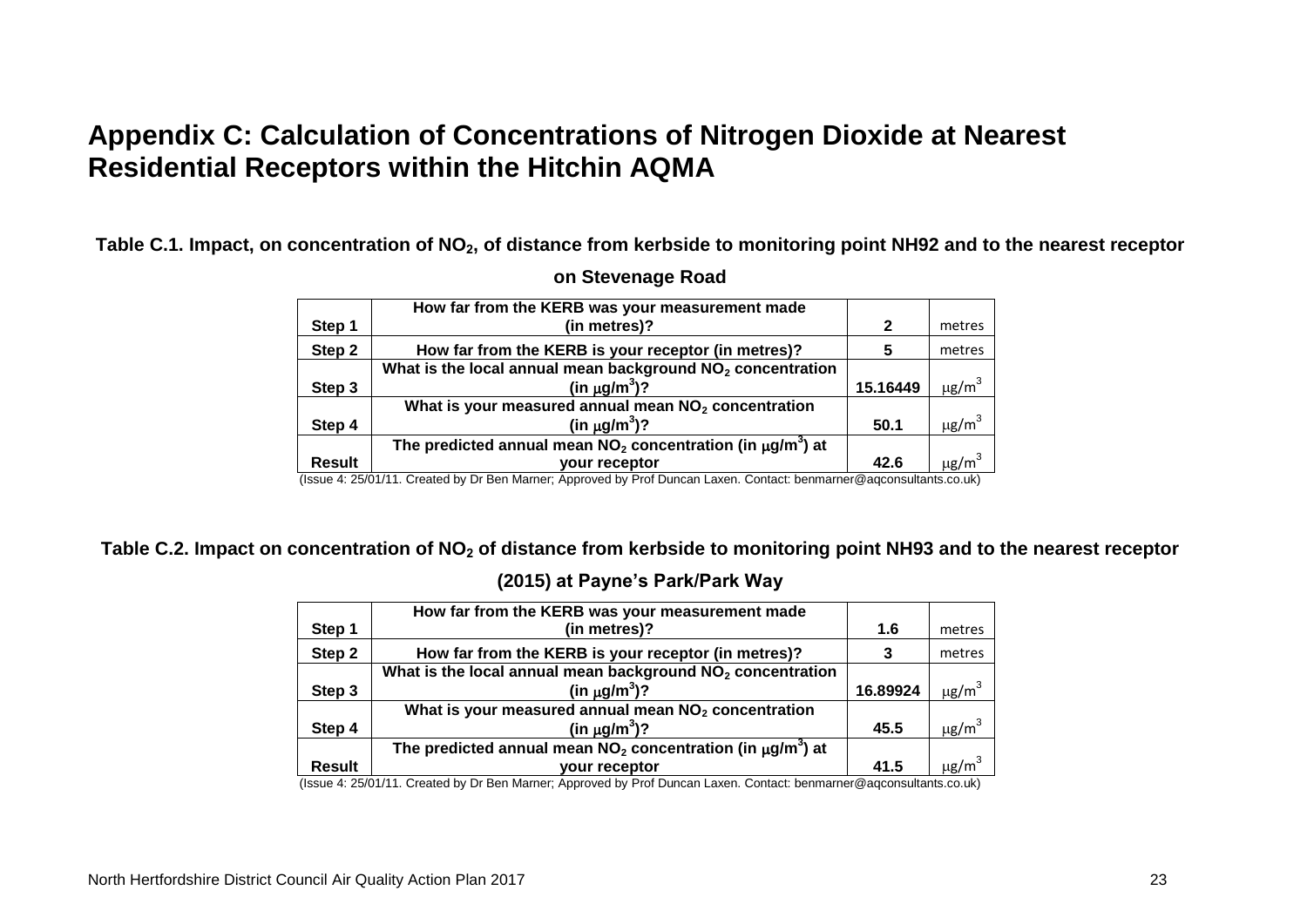### **Table C.3. Impact, on concentration of NO2, of distance from kerbside to monitoring point NH93 and to the nearest receptor**

|               | How far from the KERB was your measurement made                   |          |                        |
|---------------|-------------------------------------------------------------------|----------|------------------------|
| Step 1        | (in metres)?                                                      | 1.6      | metres                 |
| Step 2        | How far from the KERB is your receptor (in metres)?               |          | metres                 |
|               | What is the local annual mean background $NO2$ concentration      |          |                        |
| Step 3        | (in $\mu$ g/m <sup>3</sup> )?                                     | 16.89924 | $\mu$ g/m <sup>3</sup> |
|               | What is your measured annual mean $NO2$ concentration             |          |                        |
| Step 4        | (in $\mu$ g/m <sup>3</sup> )?                                     | 51.9     | $\mu$ g/m <sup>3</sup> |
|               | The predicted annual mean $NO2$ concentration (in $\mu q/m3$ ) at |          |                        |
| <b>Result</b> | vour receptor                                                     | 47       | $\mu$ g/m <sup>3</sup> |

(Issue 4: 25/01/11. Created by Dr Ben Marner; Approved by Prof Duncan Laxen. Contact: benmarner@aqconsultants.co.uk)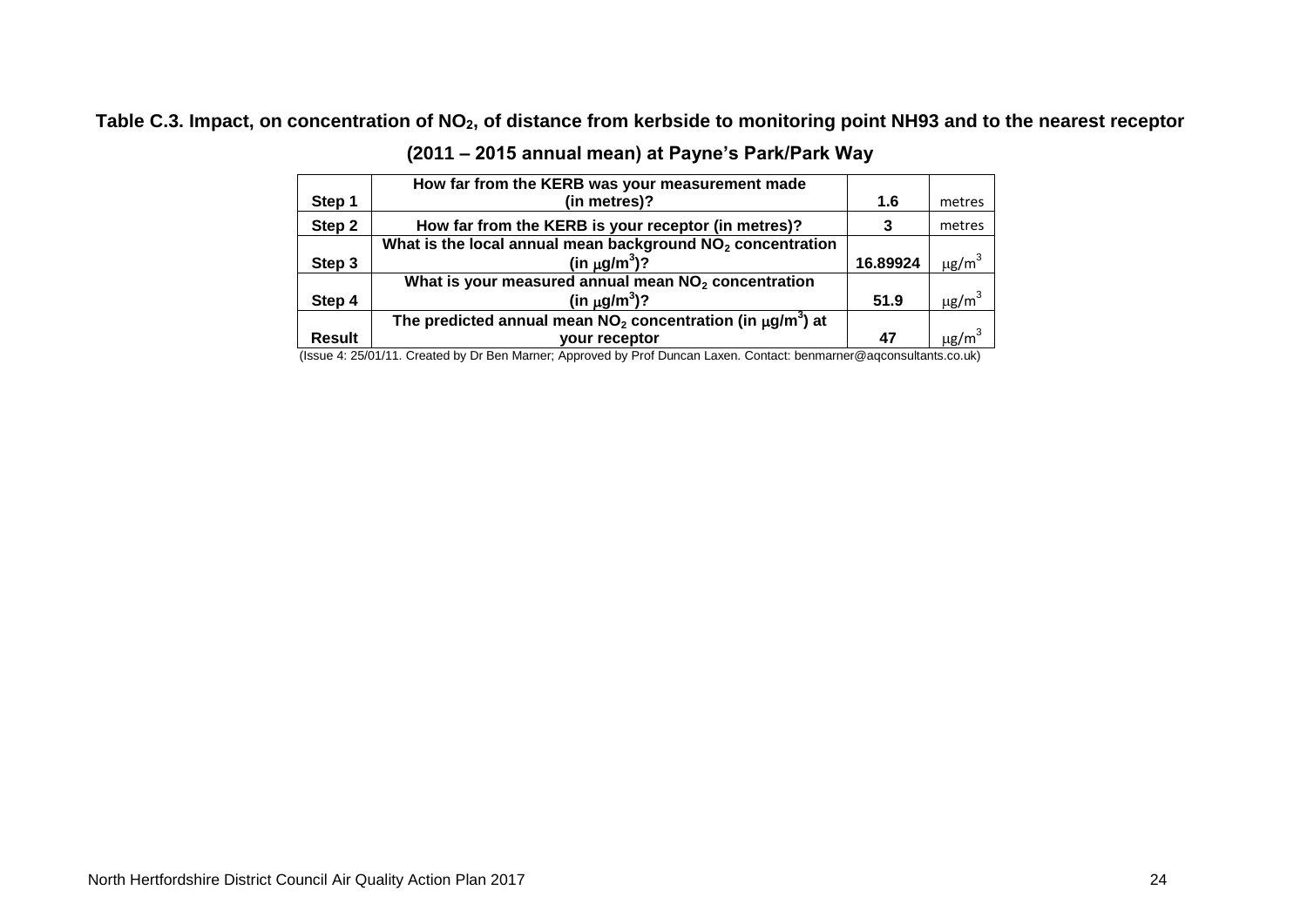# **Glossary of Terms**

| <b>Abbreviation</b> | <b>Description</b>                                                                                                                                                                                             |
|---------------------|----------------------------------------------------------------------------------------------------------------------------------------------------------------------------------------------------------------|
| <b>AQAP</b>         | Air Quality Action Plan - A detailed description of measures,<br>outcomes, achievement dates and implementation methods,<br>showing how the local authority intends to achieve air quality limit<br>values'    |
| <b>AQMA</b>         | Air Quality Management Area – An area where air pollutant<br>concentrations exceed / are likely to exceed the relevant air quality<br>objectives. AQMAs are declared for specific pollutants and<br>objectives |
| <b>AQS</b>          | <b>Air Quality Strategy</b>                                                                                                                                                                                    |
| <b>ASR</b>          | Air quality Annual Status Report                                                                                                                                                                               |
| Defra               | Department for Environment, Food and Rural Affairs                                                                                                                                                             |
| EU                  | <b>European Union</b>                                                                                                                                                                                          |
| <b>LAQM</b>         | <b>Local Air Quality Management</b>                                                                                                                                                                            |
| NO <sub>2</sub>     | Nitrogen Dioxide                                                                                                                                                                                               |
| NO <sub>x</sub>     | Nitrogen Oxides                                                                                                                                                                                                |
| $PM_{10}$           | Airborne particulate matter with an aerodynamic diameter of 10µm<br>(micrometres or microns) or less                                                                                                           |
| PM <sub>2.5</sub>   | Airborne particulate matter with an aerodynamic diameter of 2.5µm<br>or less                                                                                                                                   |
| $\mu$ g/m $^3$      | Mircogrammes per cubic meter                                                                                                                                                                                   |
| EV                  | <b>Electric Vehicle</b>                                                                                                                                                                                        |